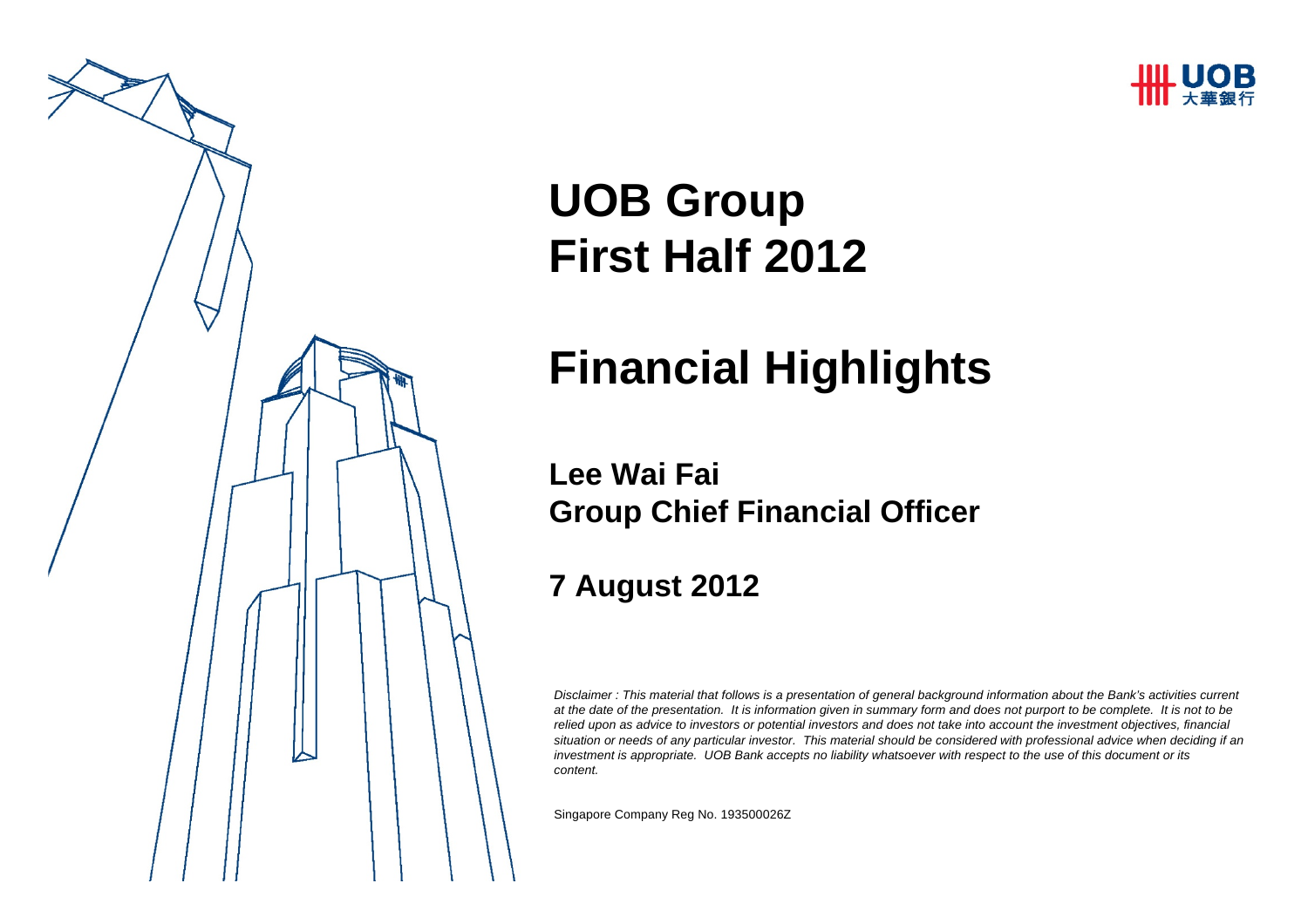#### **1H12 Net Profit Rose 12% to \$1.4 billion. Double Digit Growth across All Top Line Income Categories**

| <b>JIIL UOB</b><br>    大華銀行 |
|-----------------------------|
|-----------------------------|

|                                       | <b>1H12</b> | <b>1H11</b> | $+$ /(-)      |
|---------------------------------------|-------------|-------------|---------------|
|                                       | \$m\$       | \$m\$       | $\frac{9}{6}$ |
| Net interest income                   | 1,980       | 1,785       | 10.9          |
| Fee and commission income             | 748         | 668         | 12.0          |
| Other non-interest income             | 511         | 407         | 25.5          |
| <b>Total income</b>                   | 3,239       | 2,860       | 13.2          |
| Less: Total expenses                  | 1,341       | 1,195       | 12.3          |
| <b>Operating profit</b>               | 1,897       | 1,665       | 13.9          |
| Less: Individual impairment           | 160         | 65          | >100.0        |
| Collective impairment                 | 48          | 134         | (64.2)        |
| Intangible assets amortised           | 5           | 5           | (5.2)         |
| Add: Share of profit of associates    | 49          | 73          | (32.8)        |
| Less: Tax & non-controlling interests | 333         | 287         | 15.8          |
| Net profit after tax                  | 1,401       | 1,248       | 12.3          |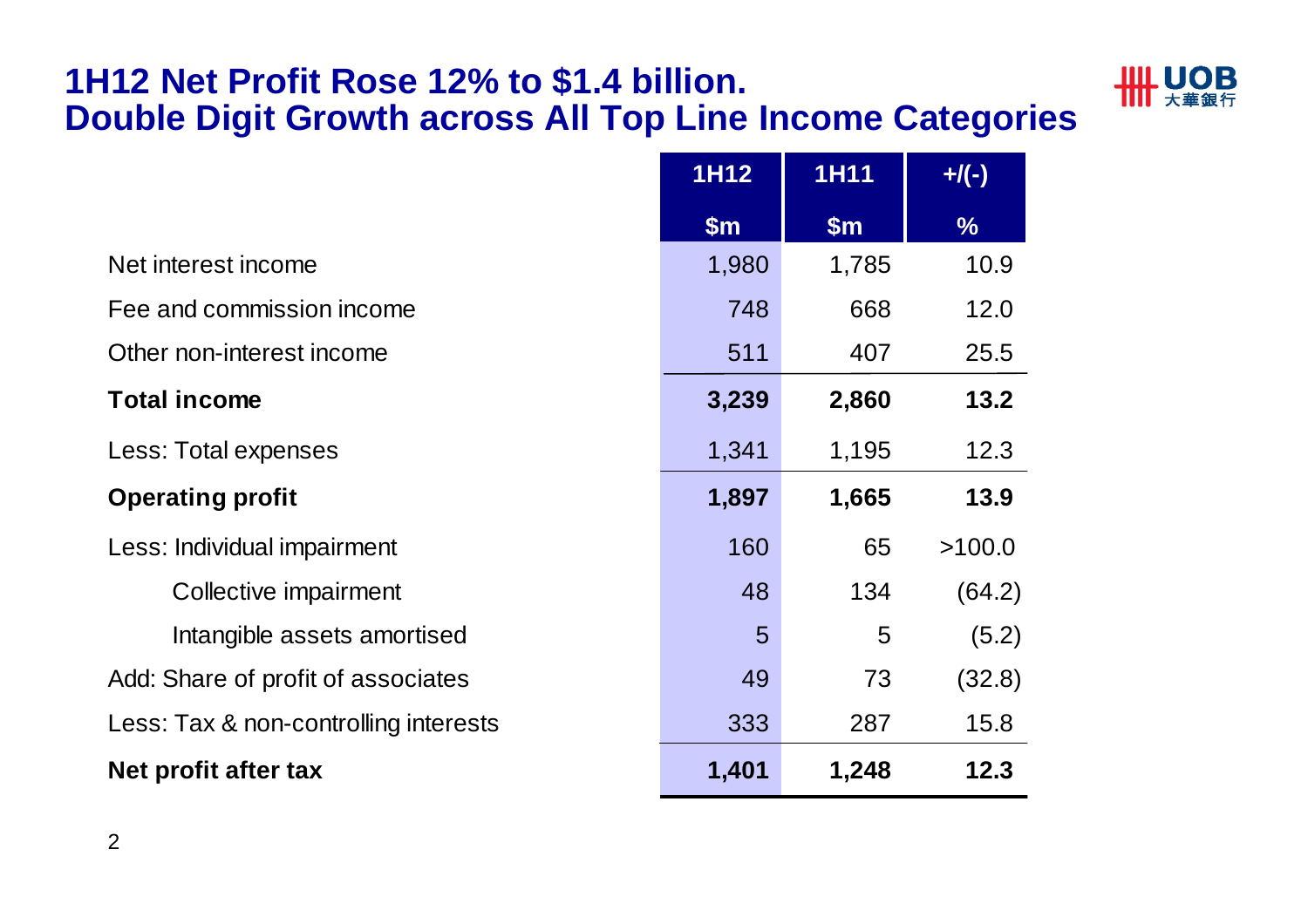# **Quarter Profit Up 4% QoQ and 12% YoY to \$713 million**



|                                       | <b>2Q12</b>    | <b>1Q12</b>   | $+$ /(-)      | <b>2Q11</b> | $+$ /(-)      |
|---------------------------------------|----------------|---------------|---------------|-------------|---------------|
|                                       | \$m\$          | $\mathsf{Sm}$ | $\frac{9}{6}$ | \$m\$       | $\frac{9}{6}$ |
| Net interest income                   | 981            | 998           | (1.7)         | 913         | 7.4           |
| Fee and commission income             | 386            | 362           | 6.7           | 338         | 14.3          |
| Other non-interest income             | 243            | 268           | (9.5)         | 186         | 30.3          |
| <b>Total income</b>                   | 1,610          | 1,629         | (1.1)         | 1,437       | 12.0          |
| Less: Total expenses                  | 666            | 676           | (1.5)         | 612         | 8.8           |
| <b>Operating profit</b>               | 944            | 953           | (0.9)         | 825         | 14.4          |
| Less: Individual impairment           | 72             | 88            | (18.1)        | 21          | >100.0        |
| Collective impairment                 | 32             | 16            | >100.0        | 74          | (56.4)        |
| Intangible assets amortised           | $\overline{2}$ | 3             | (2.5)         | 3           | (6.3)         |
| Add: Share of profit of associates    | 31             | 18            | 71.1          | 48          | (35.0)        |
| Less: Tax & non-controlling interests | 156            | 177           | (11.7)        | 140         | 11.8          |
| Net profit after tax                  | 713            | 688           | 3.6           | 636         | 12.1          |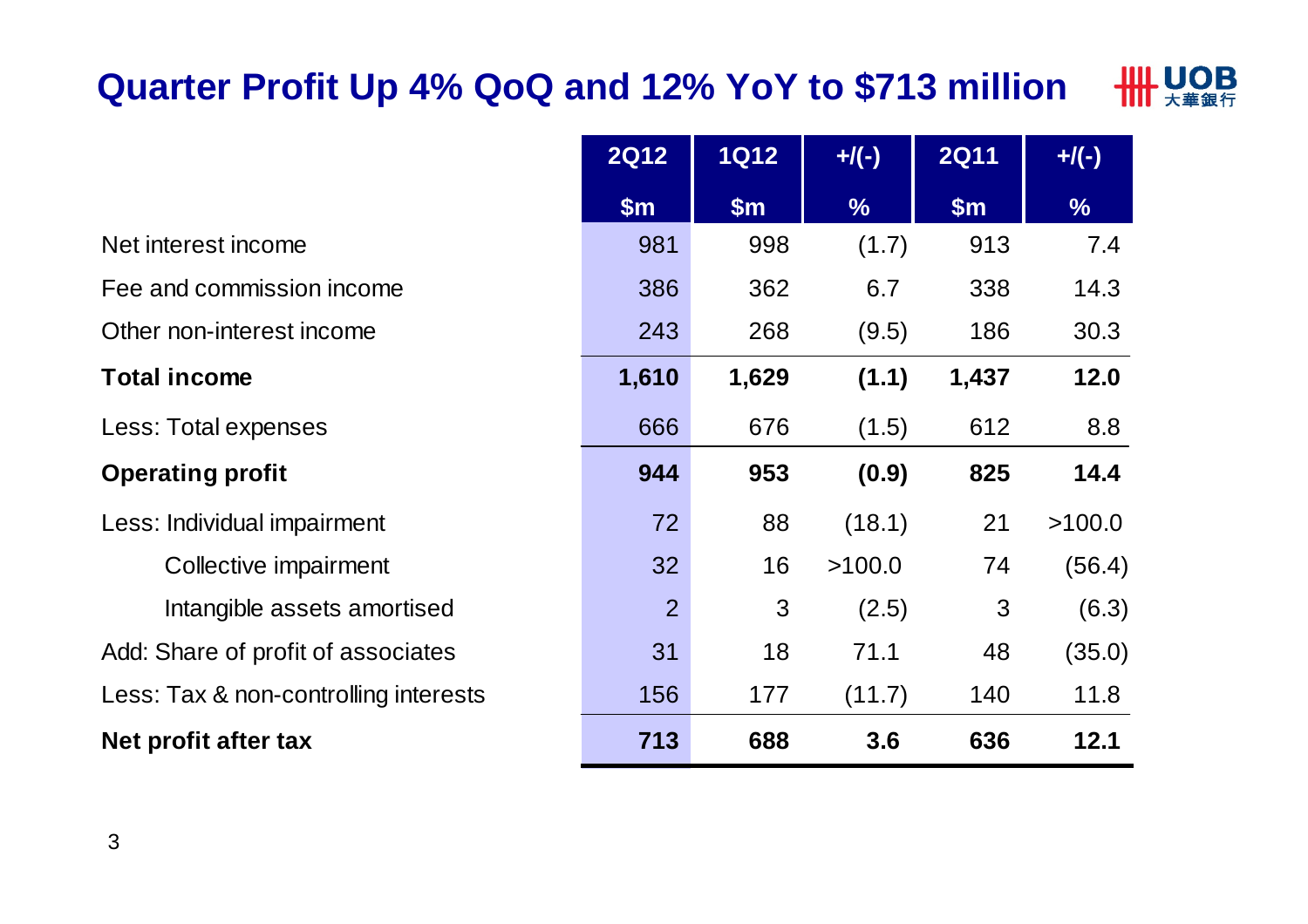#### **1H12 recorded Higher NII and NIM; QoQ NII and NIM Lower amidst High Liquidity and Keen Competition in the Market**





**Net Interest Income (NII) and Margin**

**—◆** Loan Margin (%) <del>4</del> Interbank & Securities Margin (%) <del>I</del> Net Interest Margin (%)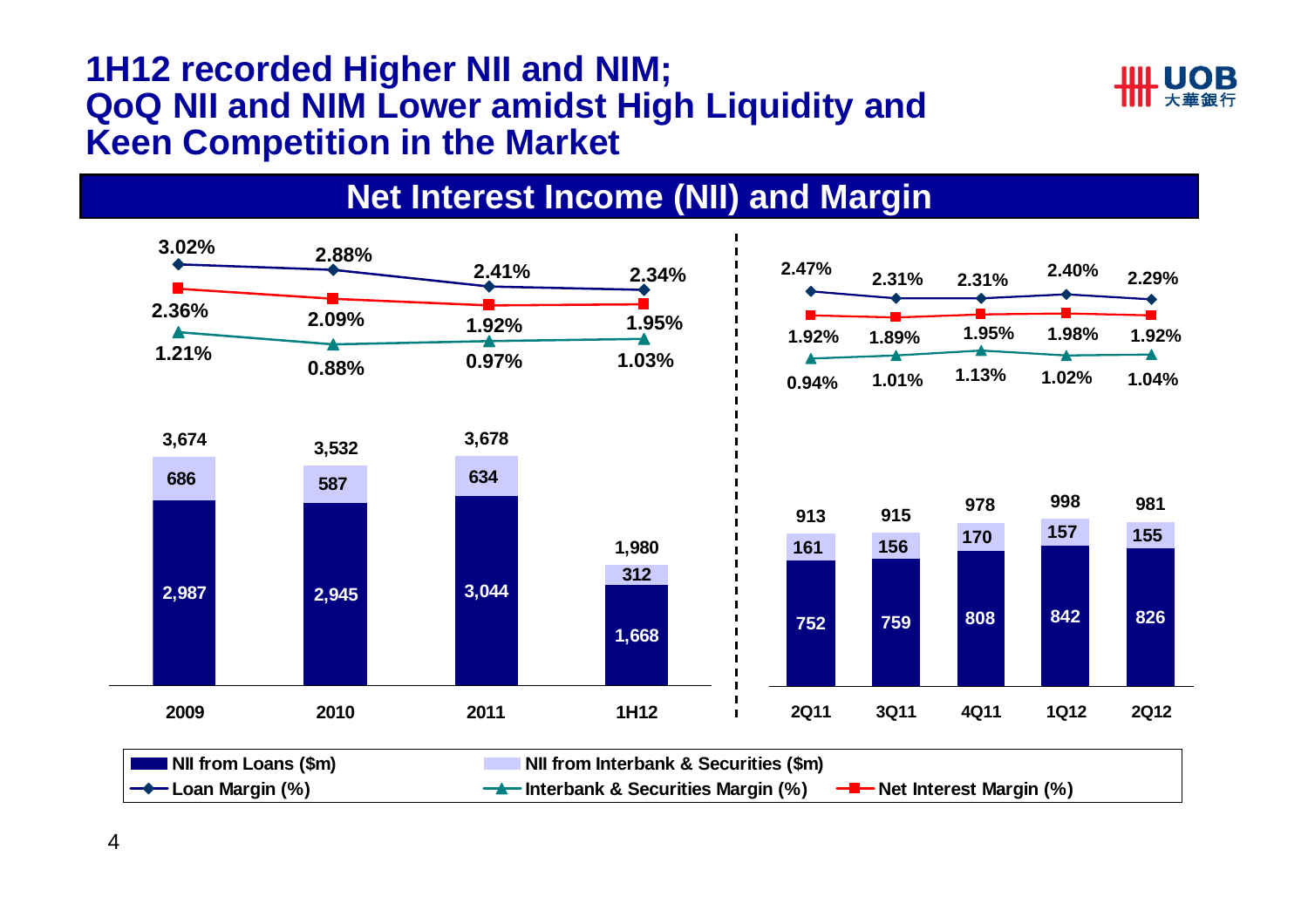#### **Upward Momentum Maintained. 2Q12 Fee Income recorded Another New High**



#### **Non-Interest Income (Non-NII) and Non-NII Ratio**



Note: core income excluded gain on UOB Life and UIC for 2010.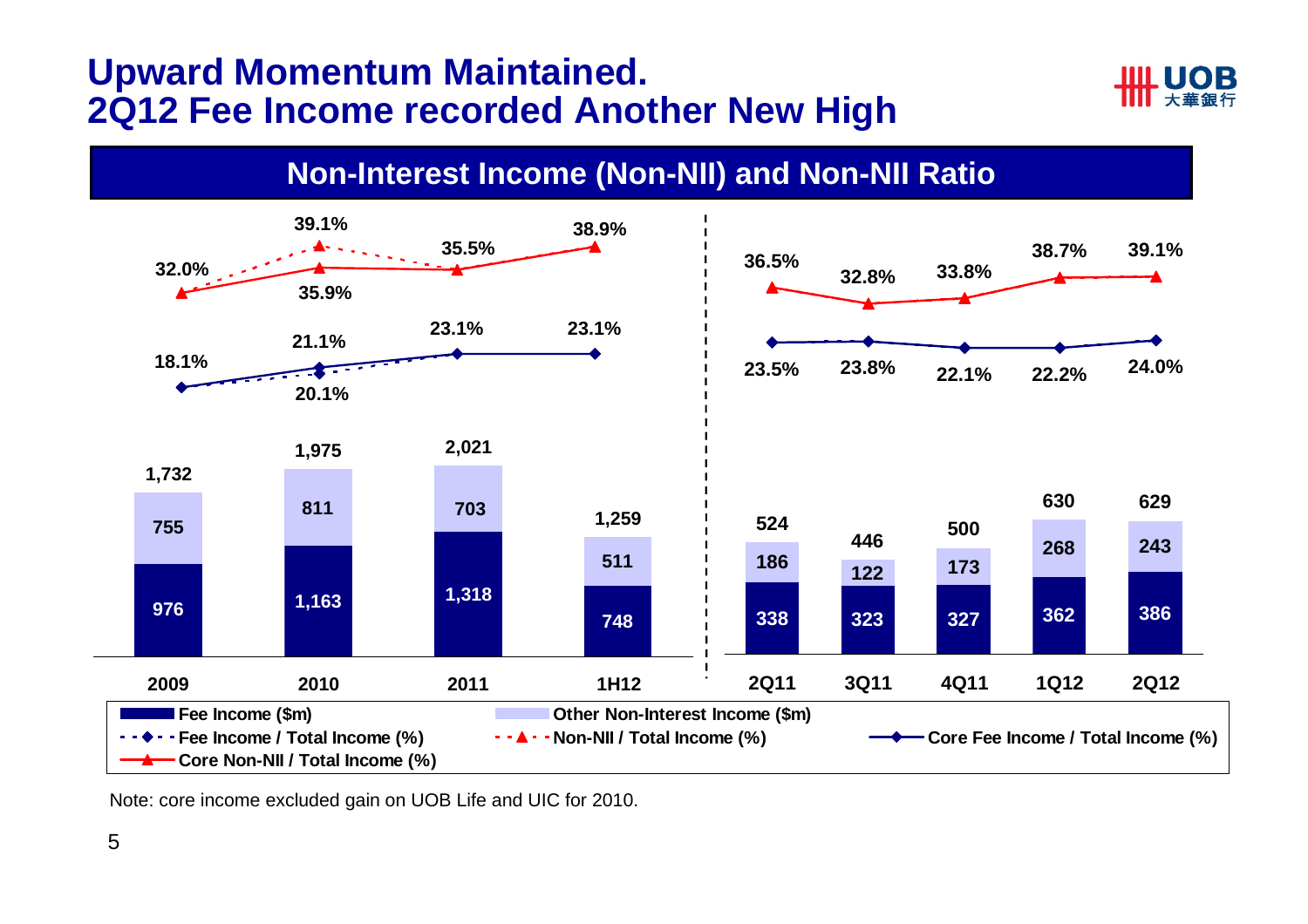#### **IIII LIOR Expenses Controlled, Well Paced with Business Growth**

**Operating Expenses and Expense / Income Ratio** 



Note: core income excluded gain on UOB Life and UIC for 2010.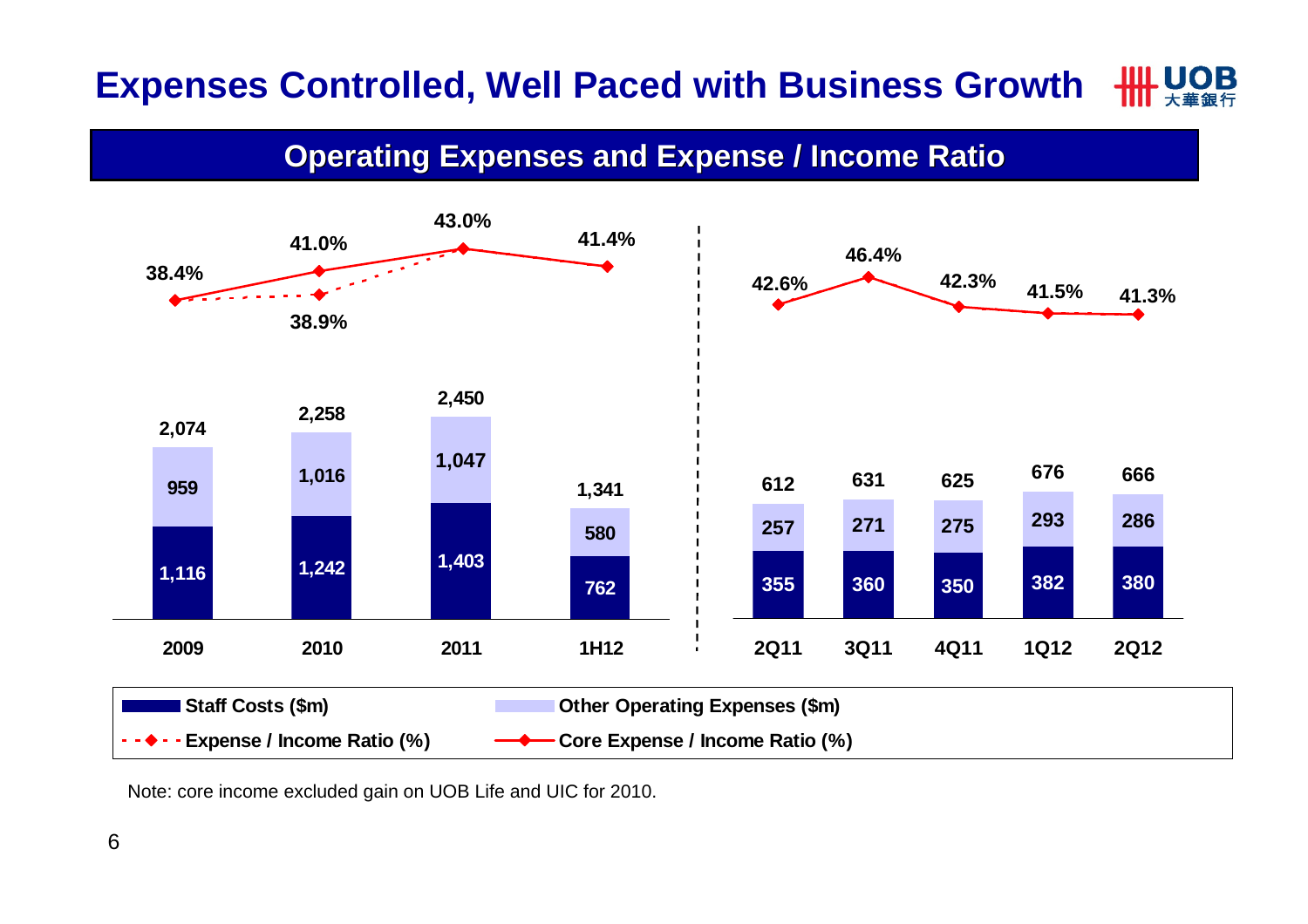### **Total Credit Costs Stable at 30bp**



#### **Impairment Charges on Loans**



\* On annualised basis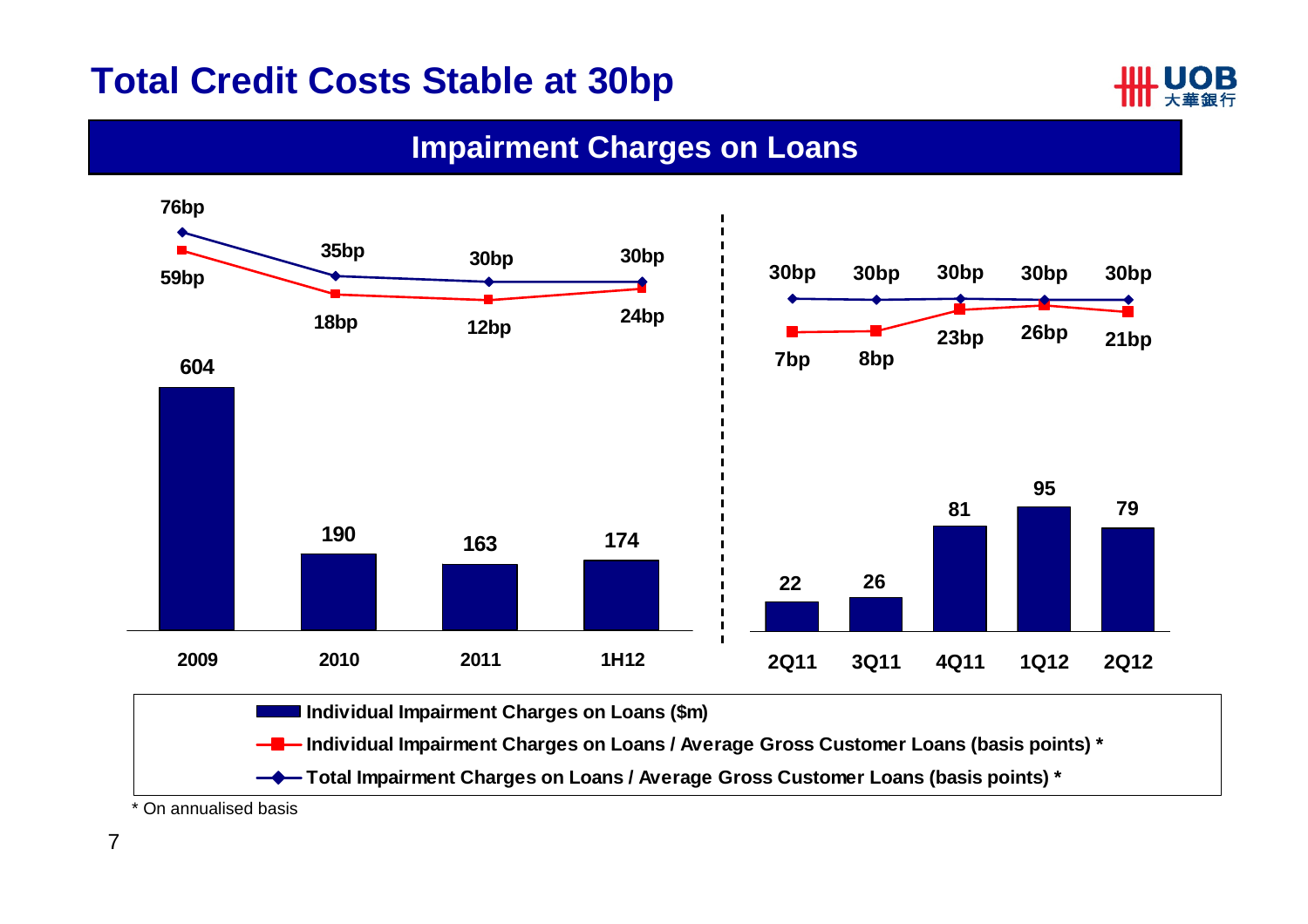## **Performance by Business Segment**



|                                        |       |             |               | 1H12<br>2%   |
|----------------------------------------|-------|-------------|---------------|--------------|
|                                        | 1H12  | <b>1H11</b> | $+$ /(-)      | 18%          |
| <b>Segment Operating Profit</b>        | \$m\$ | \$m\$       | $\frac{9}{6}$ | 30%          |
| Group Retail (GR)                      | 575   | 505         | 13.9          | 54%          |
| Group Wholesale (GW)                   | 1,021 | 841         | 21.4          | Elim $(4)$ % |
| Global Markets & Investment Mgt (GMIM) | 337   | 294         | 14.6          |              |
| <b>Others</b>                          | 31    | 79          | (60.8)        | 1H11<br>5%   |
| Elimination                            | (67)  | (54)        | (24.1)        | 18%<br>30%   |
| <b>Total</b>                           | 1,897 | 1,665       | 13.9          | 50%          |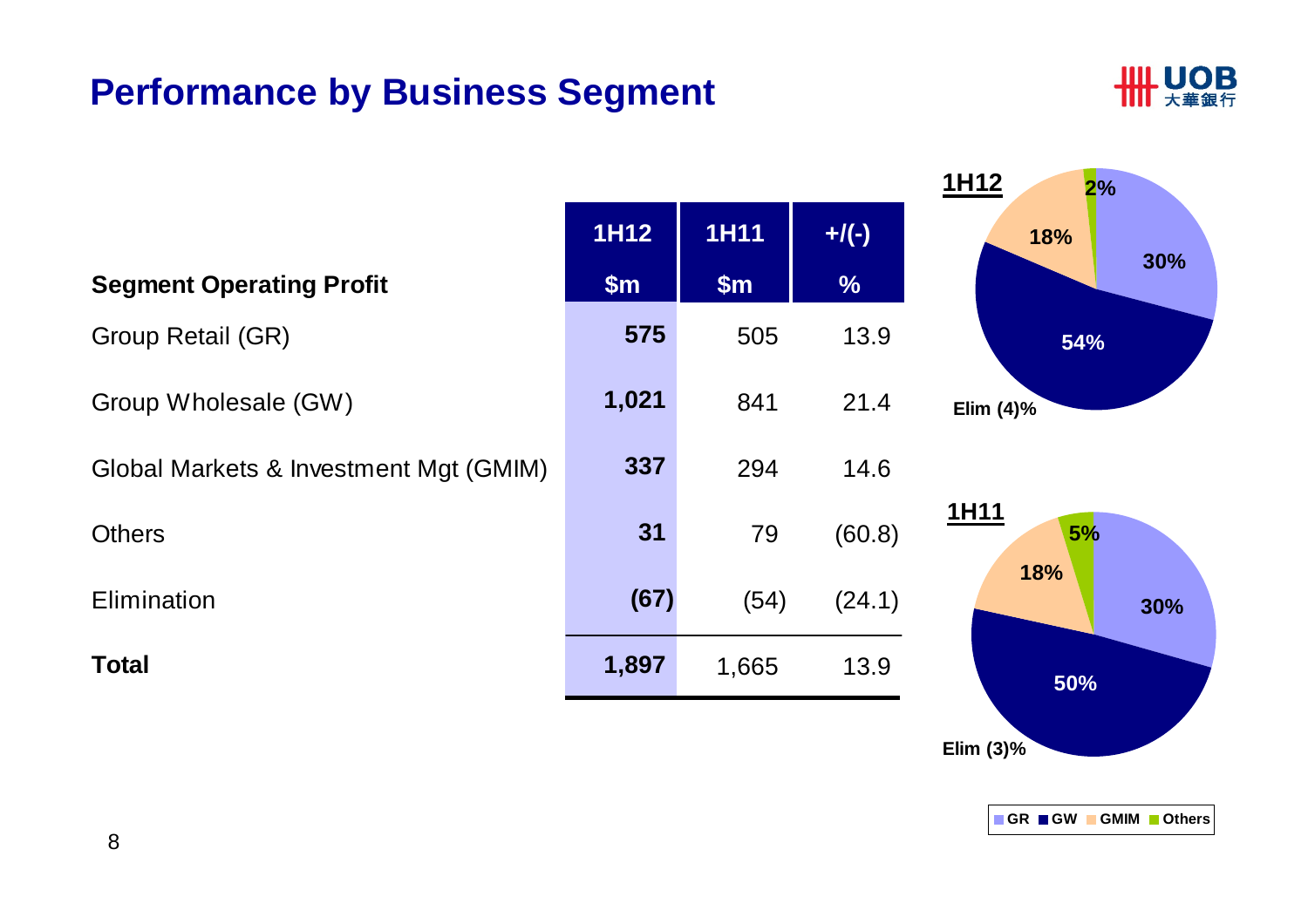#### **Regional Countries Continued to Perform, Operating Profit Rose 33% YoY. Overseas Contribution Hit 40%, Up 4% points YoY. 1H12**

| <b>Operating</b><br><b>Profit</b> | <b>1H12</b><br>$\mathsf{Sm}$ | <b>1H11</b><br>$\mathsf{Sm}$ | $+$ /(-)<br>$\frac{9}{6}$ | At<br>constant<br><b>FX</b> rate<br>$+$ /(-)<br>$\frac{9}{6}$ |
|-----------------------------------|------------------------------|------------------------------|---------------------------|---------------------------------------------------------------|
| Singapore                         | 1,133                        | 1,061                        | 6.8                       | 6.8                                                           |
| Regional:                         | 617                          | 474                          | 30.3                      | 32.6                                                          |
| Malaysia                          | 303                          | 248                          | 22.4                      | 24.0                                                          |
| <b>Thailand</b>                   | 92                           | 57                           | 60.5                      | 63.2                                                          |
| Indonesia                         | 106                          | 95                           | 11.1                      | 17.4                                                          |
| <b>Greater China</b>              | 117                          | 74                           | 58.0                      | 55.4                                                          |
| <b>Others</b>                     | 146                          | 130                          | 12.3                      | 12.8                                                          |
| Total                             | 1,897                        | 1,665                        | 13.9                      | 14.5                                                          |



**UOB** 

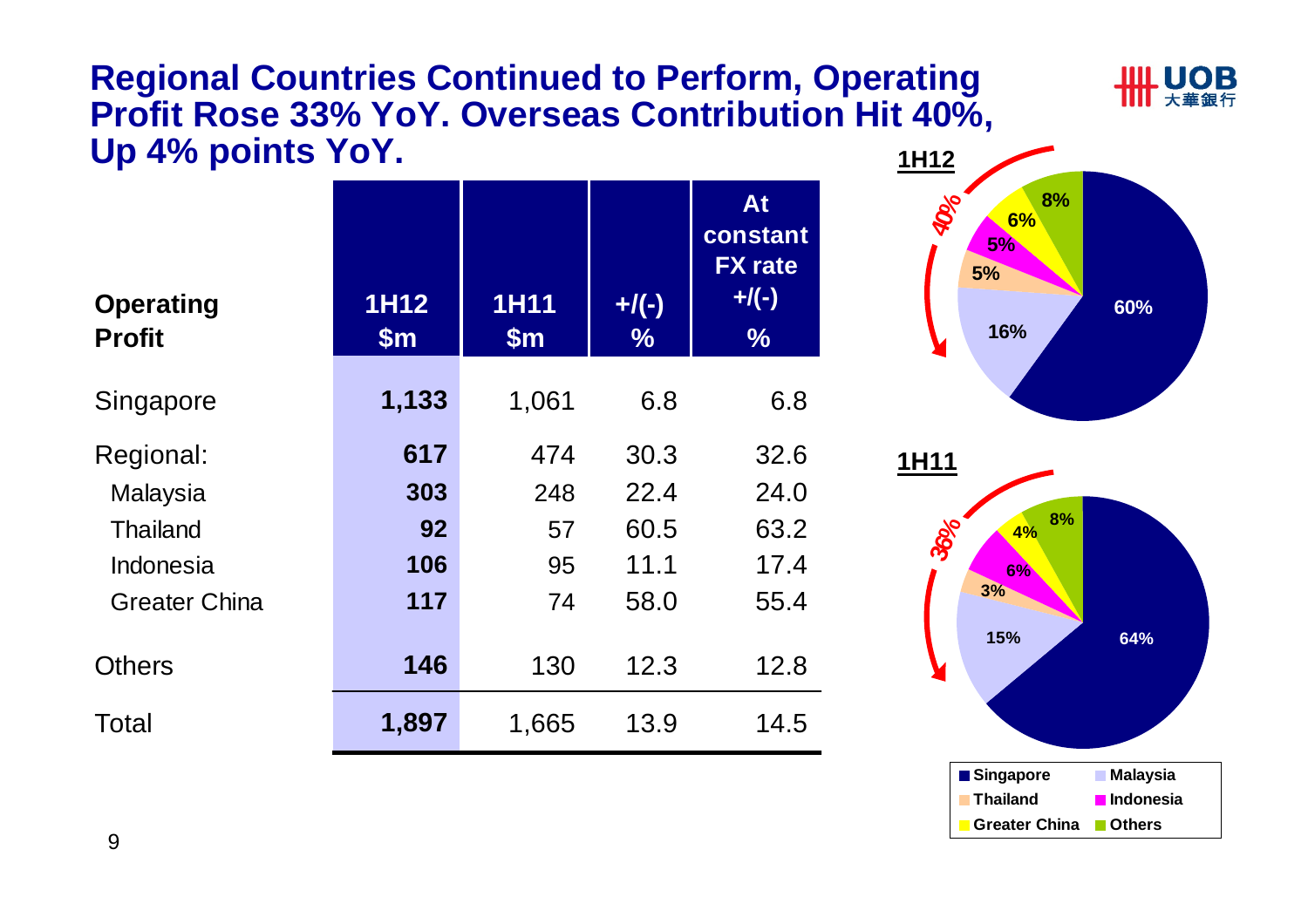#### **Loans Growth Resilient, Regional Countries Outpaced Singapore.**

**1H12 1H11 +/(-) 2Q12 1Q12 +/(-)**



| <b>1H11</b><br>7%<br>6%<br>4%<br>5%<br>13% | 65%                        |
|--------------------------------------------|----------------------------|
| Singapore                                  | <b>Malaysia</b>            |
| <b>Thailand</b><br><b>Greater China</b>    | Indonesia<br><b>Others</b> |

**15%**

**5%**

**1H12**

 $(1.0)$ 

**4%**

| <b>Gross Loans</b>   | \$ <sub>b</sub> | \$ <sub>b</sub> | $\frac{0}{6}$ | \$ <sub>b</sub> | \$ <sub>b</sub> | $\frac{9}{6}$ |
|----------------------|-----------------|-----------------|---------------|-----------------|-----------------|---------------|
| Singapore            | 96.4            | 85.6            | 12.6          | 96.4            | 95.2            | 1.3           |
| Regional:            | 44.8            | 36.5            | 22.8          | 44.8            | 43.6            | 3.0           |
| Malaysia             | 22.2            | 17.3            | 28.2          | 22.2            | 21.8            | 2.1           |
| <b>Thailand</b>      | 7.9             | 7.0             | 12.1          | 7.9             | 7.7             | 2.6           |
| Indonesia            | 5.8             | 4.9             | 16.9          | 5.8             | 5.5             | 4.1           |
| <b>Greater China</b> | 9.0             | 7.3             | 24.1          | 9.0             | 8.6             | 4.8           |
| <b>Others</b>        | 8.5             | 9.1             | (6.2)         | 8.5             | 8.9             | (4.3)         |
| Total                | 149.8           | 131.2           | 14.2          | 149.8           | 147.7           | 1.4           |
| <b>USD Loans</b>     | 19.2            | 17.6            | 8.8           | 19.2            | 19.4            | (1.0)         |

10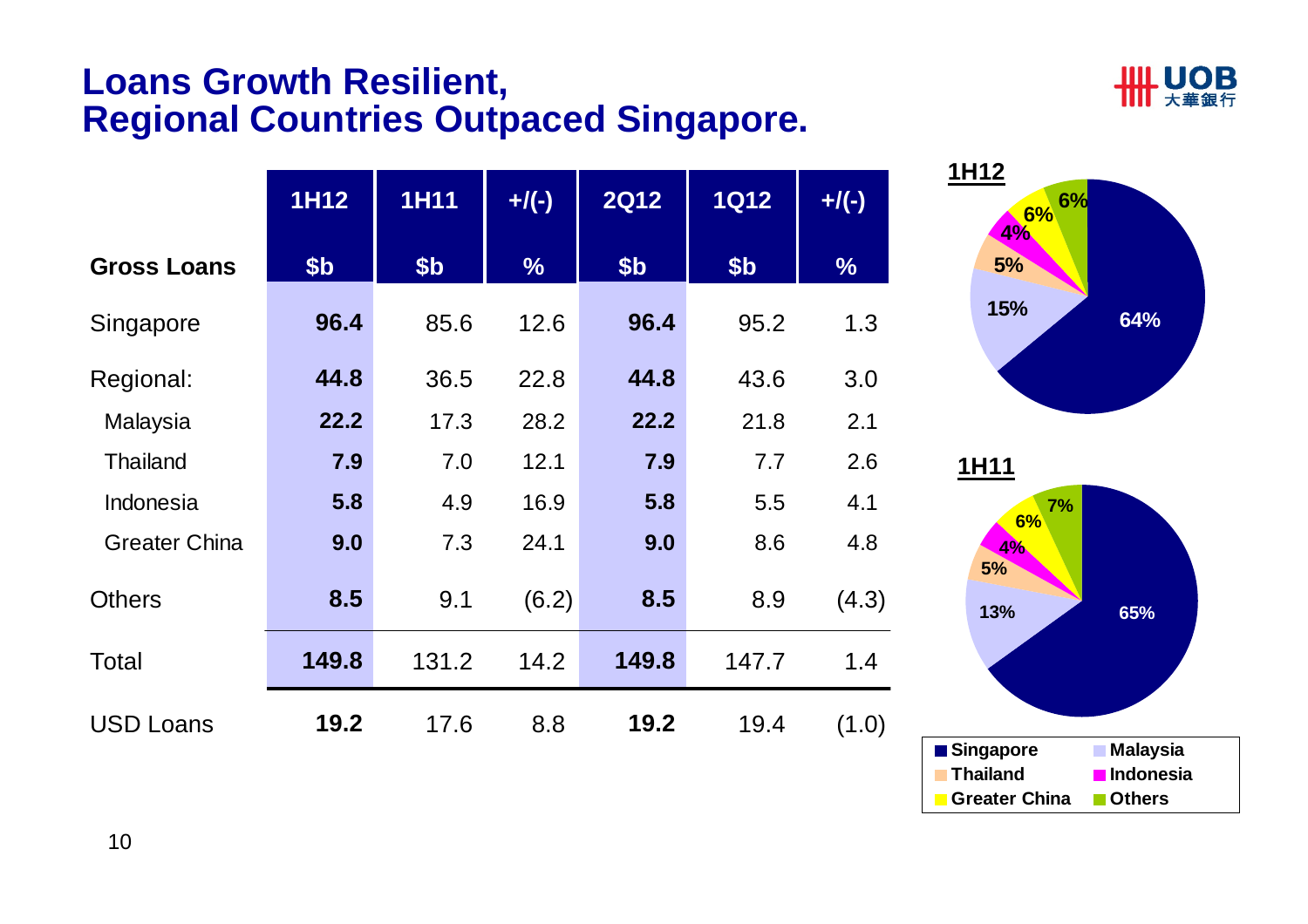#### **Robust Deposits Franchise; Regional Deposits Up 31% YoY**



|                      | 1H12            | <b>1H11</b>     | $+$ /(-)      | <b>2Q12</b> | <b>1Q12</b>     | $+/(-)$       |
|----------------------|-----------------|-----------------|---------------|-------------|-----------------|---------------|
|                      | \$ <sub>b</sub> | \$ <sub>b</sub> | $\frac{0}{6}$ | \$b         | \$ <sub>b</sub> | $\frac{0}{6}$ |
| Singapore            | 112.9           | 105.2           | 7.3           | 112.9       | 115.3           | (2.1)         |
| Regional:            | 46.8            | 35.7            | 31.1          | 46.8        | 45.0            | 4.2           |
| Malaysia             | 24.2            | 18.0            | 35.0          | 24.2        | 23.0            | 5.3           |
| <b>Thailand</b>      | 6.8             | 5.7             | 19.9          | 6.8         | 6.3             | 7.6           |
| Indonesia            | 6.2             | 4.8             | 30.4          | 6.2         | 5.6             | 10.3          |
| <b>Greater China</b> | 9.6             | 7.3             | 30.8          | 9.6         | 10.0            | (4.1)         |
| <b>Others</b>        | 9.1             | 7.5             | 21.5          | 9.1         | 8.2             | 10.6          |
| Total                | 168.8           | 148.4           | 13.8          | 168.8       | 168.5           | 0.2           |
| <b>USD Deposits</b>  | 19.9            | 16.6            | 19.7          | 19.9        | 21.7            | (8.1)         |
| USD LDR (%)          | 95.2            | 104.4           | (9.2)%pt      | 95.2        | 88.3            | 6.9%pt        |



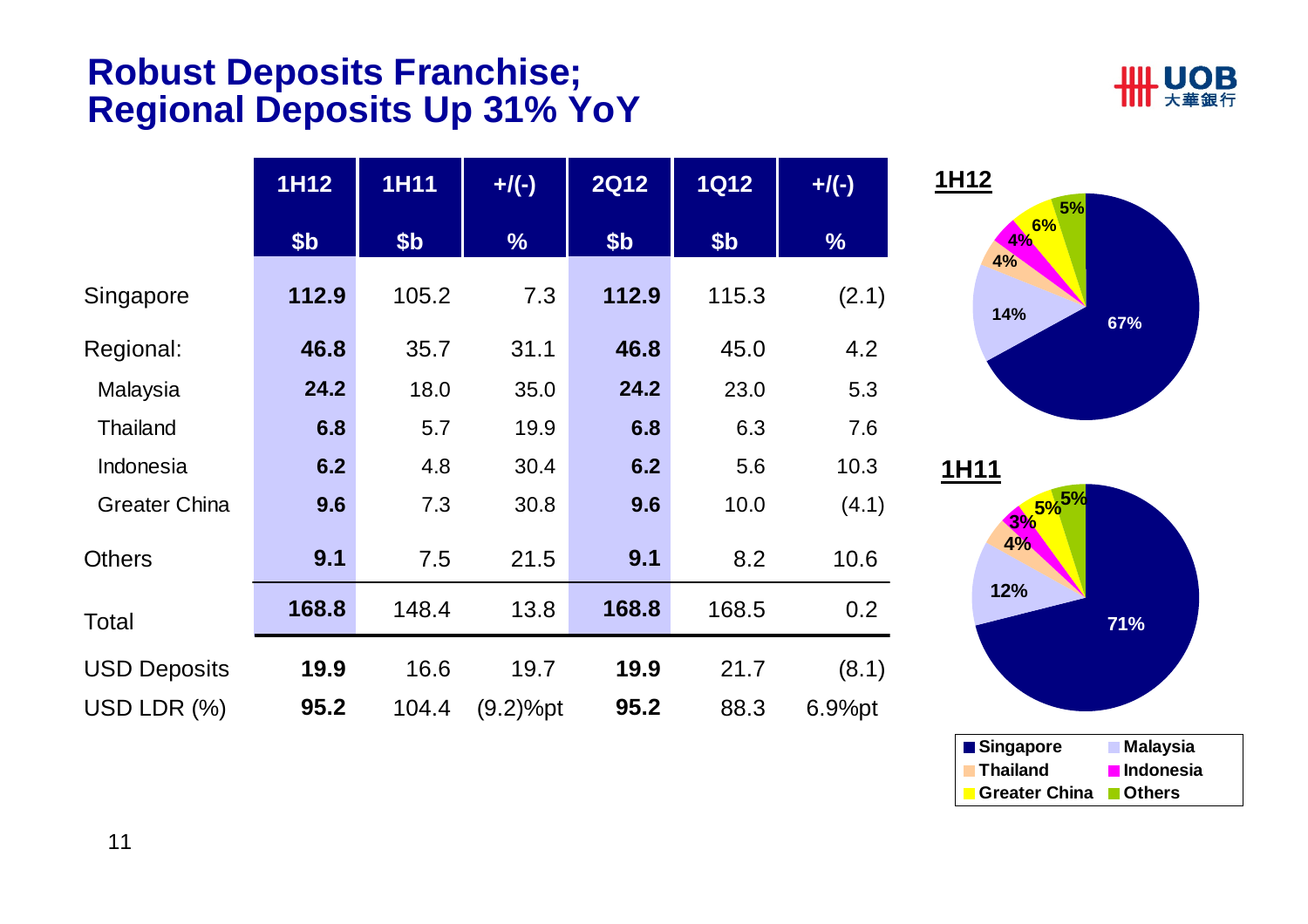## **Sturdy Liquidity Position Sustained**



#### **Customer Loans, Deposits and LDR**

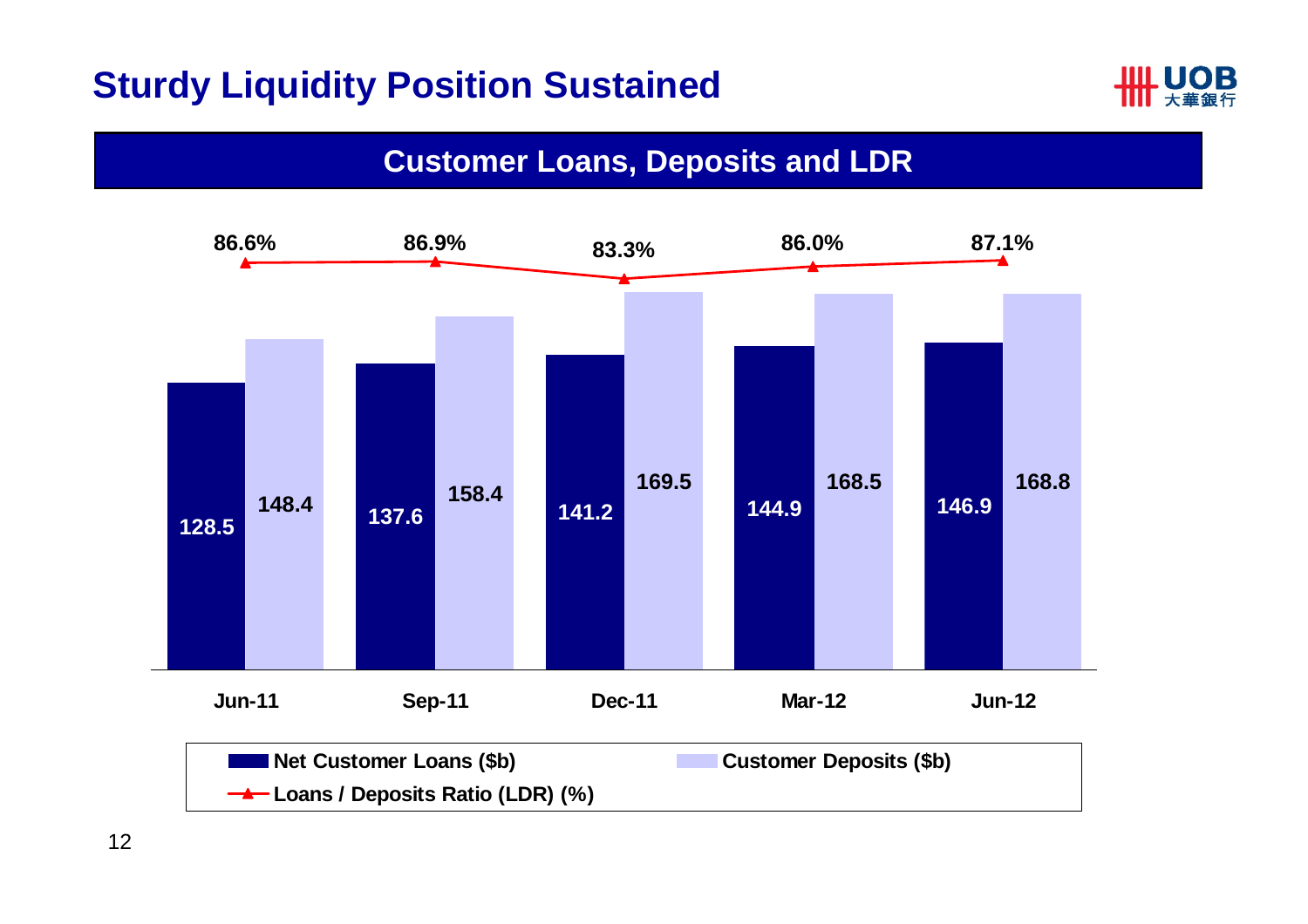# **HH UOB**

#### **Credit Quality Intact**

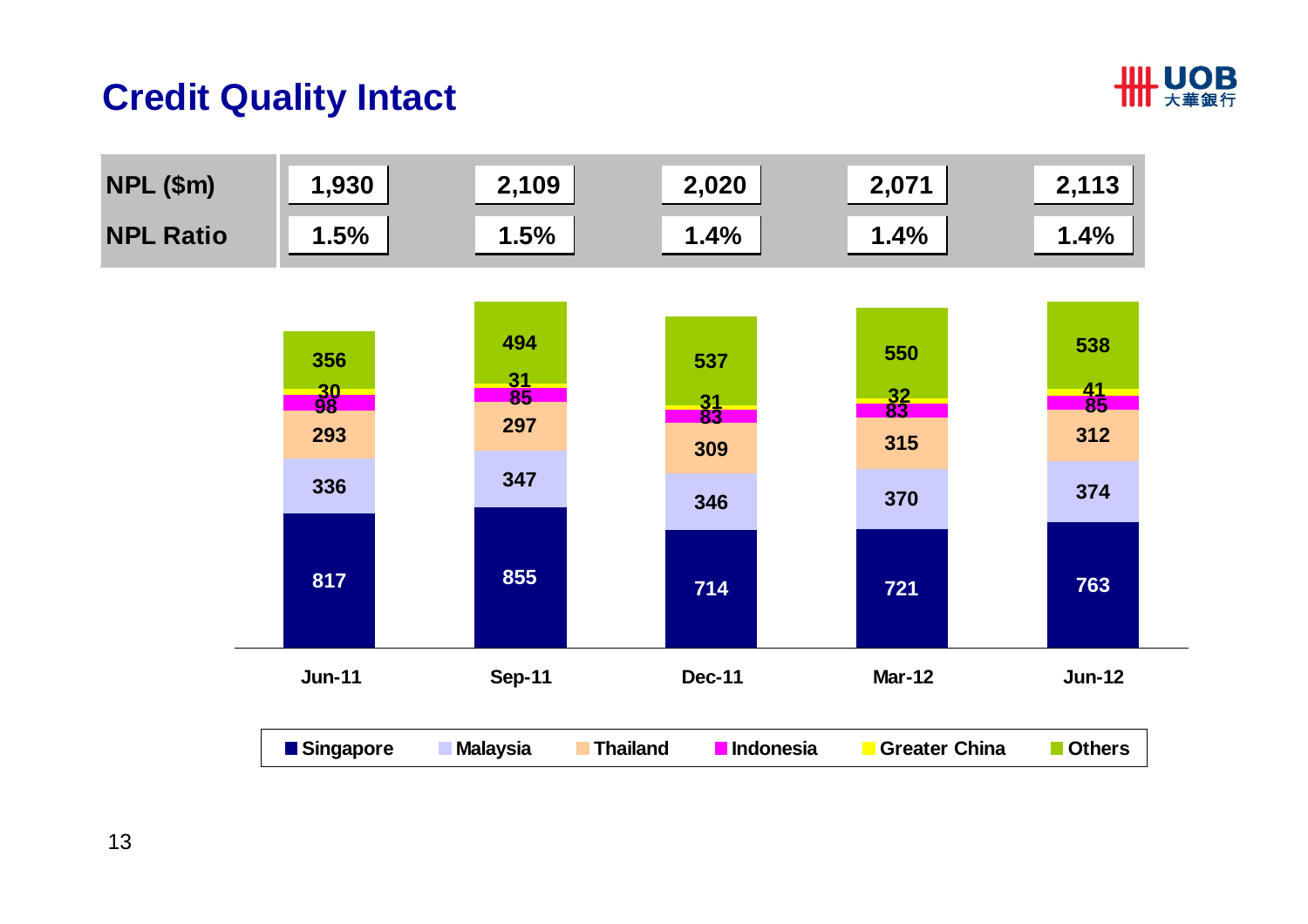# **Strong Impairment Coverage**



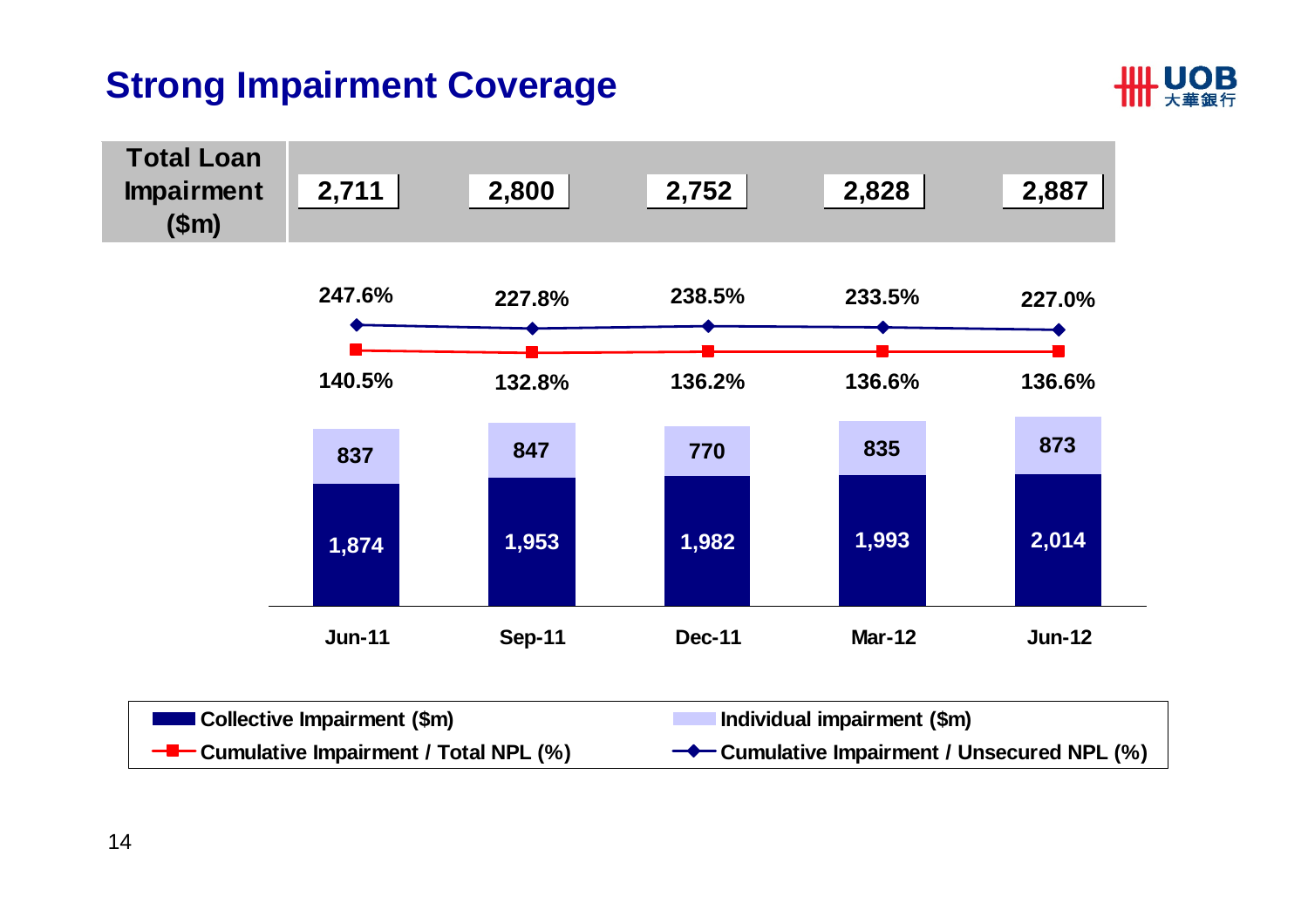# **Capital Ratios Remained Strong**



#### **Capital Adequacy Ratios (CAR)**

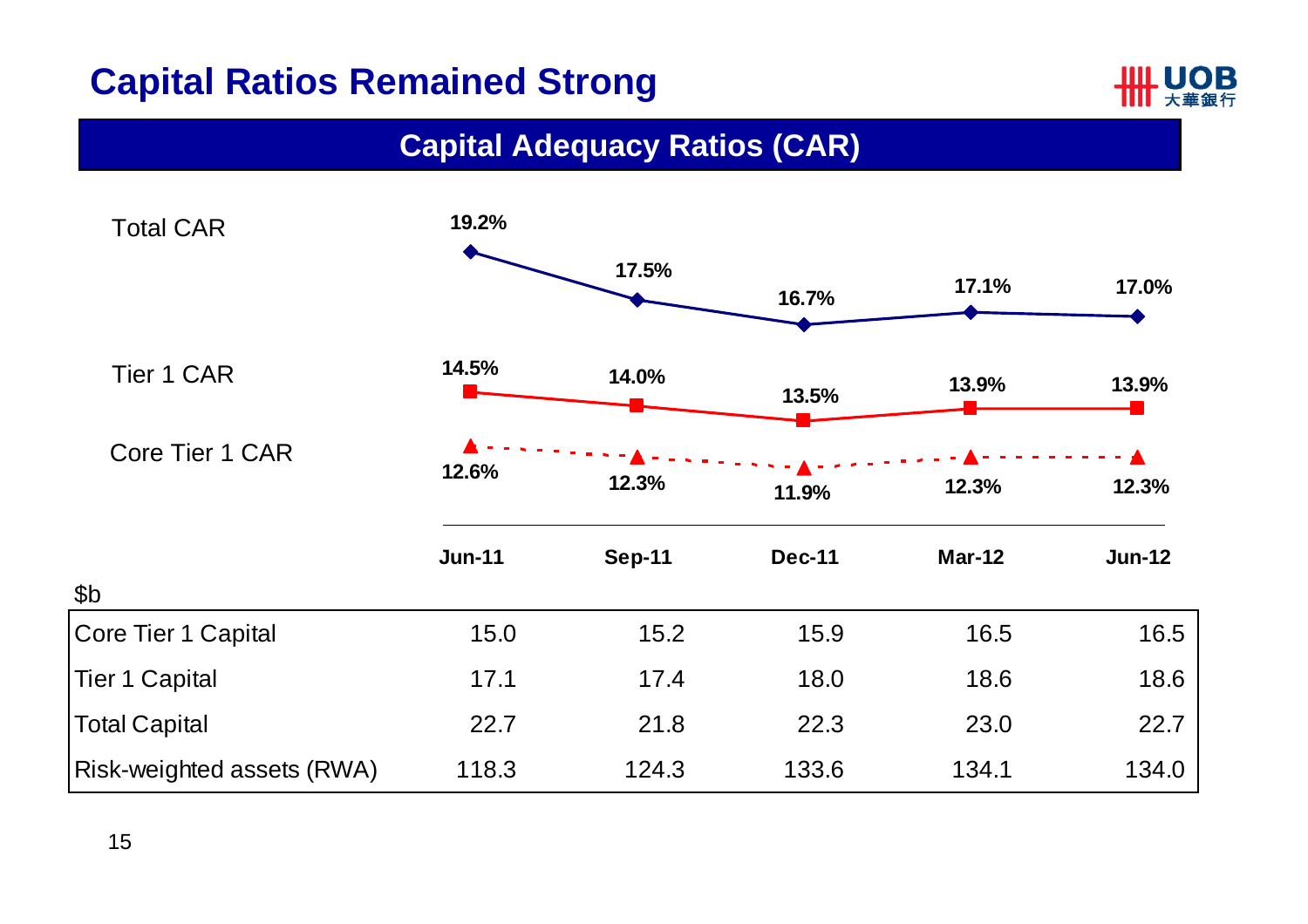#### **Interim Dividend**



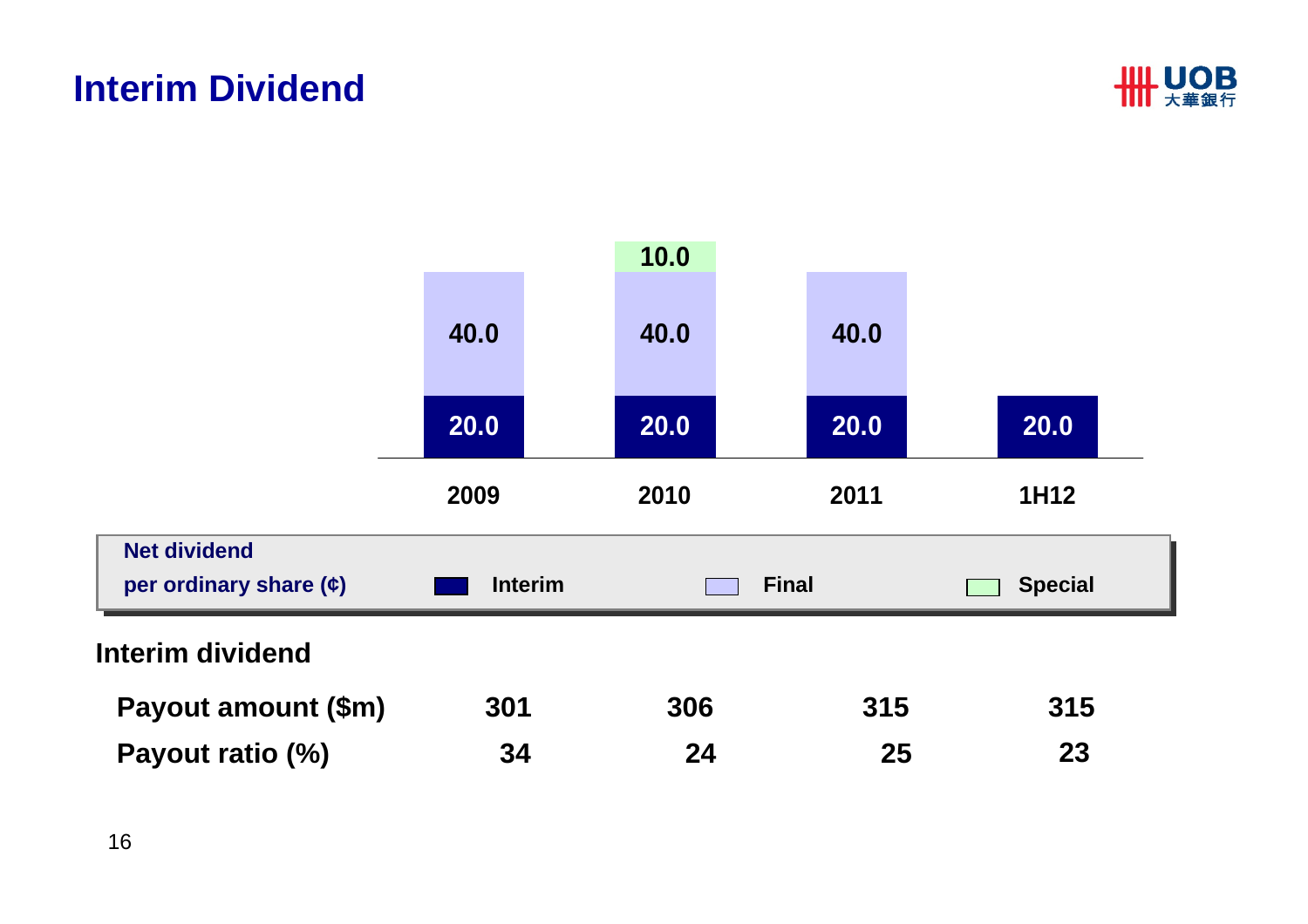### **In Summary, 1H12 Results Showed:**



- $\blacksquare$ **Group NPAT of \$1.4 billion, up 12%.**
- $\blacksquare$  **NII & NIM lower in 2Q12 but more than compensated by the strong increase in fee income.**
- $\blacksquare$ **Efforts to boost fee income to counter interest rate pressures continue to show results. Fee income hit a new high of \$386 million in 2Q12.**
- $\blacksquare$  **Expenses were well paced with business growth, cost-income ratio improved 0.4% point to 41.4%.**
- $\blacksquare$  **Gross loans hit \$150 billion as at end June 12. Regional countries loans growth outpaced Singapore.**
- $\blacksquare$ **Liquidity position remained stable with loans-to-deposits ratio at 87.1%.**
- $\blacksquare$  **Credit quality continued to be intact, NPL ratio stayed at 1.4%. Loans charge off maintained at 30 basis points.**
- п **Capital adequacy ratios remained strong and well above regulatory requirements.**
- $\blacksquare$ **Interim dividend maintained.**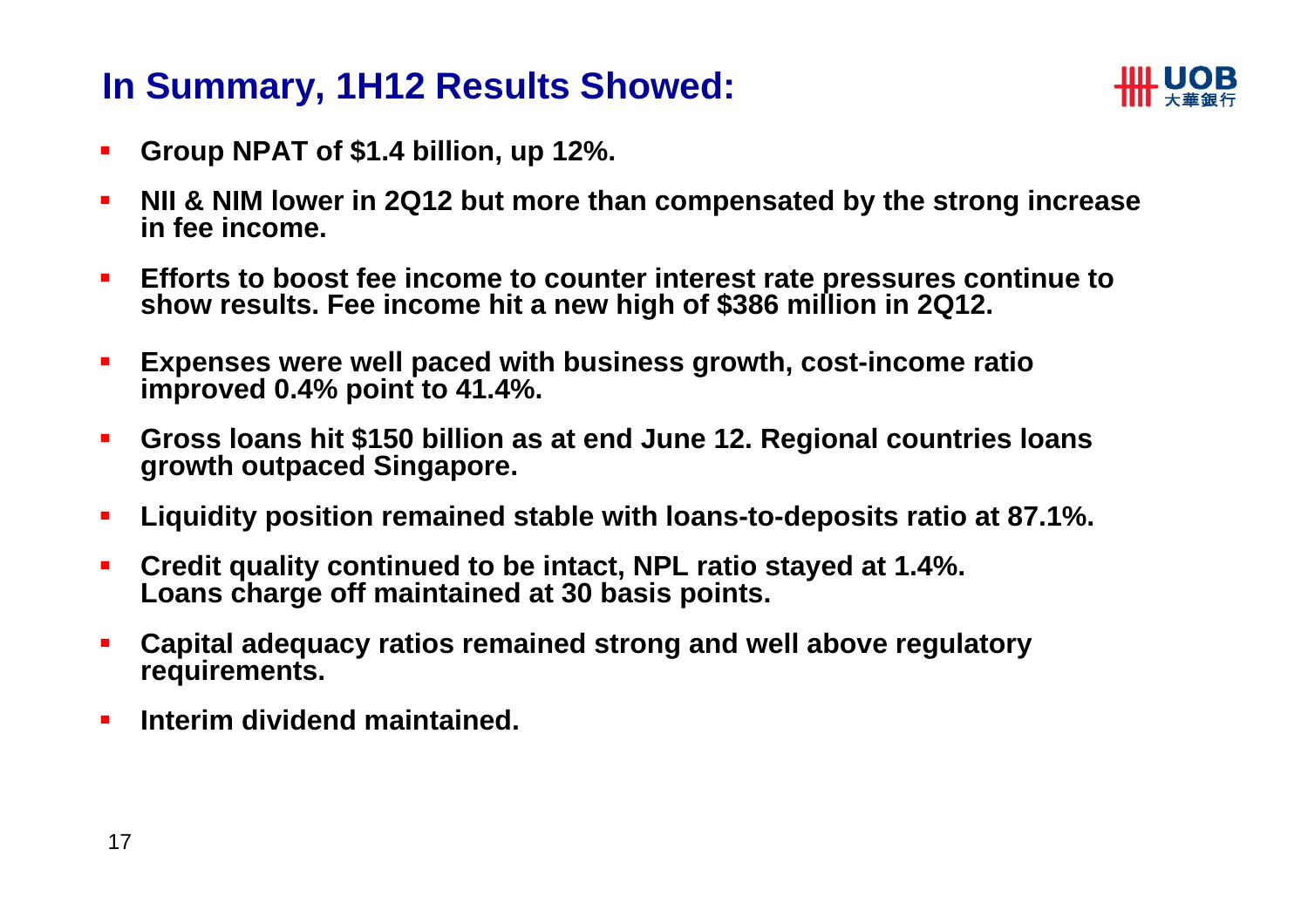# **Singapore – Summarised Income Statement**



|                                    | 1H12  | <b>1H11</b> | $+$ /(-)      | <b>2Q12</b> | <b>1Q12</b> | $+$ /(-)      |
|------------------------------------|-------|-------------|---------------|-------------|-------------|---------------|
|                                    | \$m\$ | \$m\$       | $\frac{9}{6}$ | \$m\$       | \$m\$       | $\frac{9}{6}$ |
| Net interest income                | 1,075 | 1,013       | 6.2           | 524         | 551         | (4.8)         |
| Fee and commission income          | 468   | 412         | 13.4          | 243         | 224         | 8.4           |
| Other non-interest income          | 349   | 297         | 17.2          | 176         | 173         | 1.7           |
| <b>Total income</b>                | 1,892 | 1,722       | 9.8           | 943         | 948         | (0.5)         |
| Less: Total expenses               | 758   | 661         | 14.6          | 370         | 388         | (4.6)         |
| <b>Operating profit</b>            | 1,133 | 1,061       | 6.8           | 573         | 560         | 2.3           |
| Less: Total impairment charges     | 80    | 109         | (27.1)        | 72          | 8           | >100.0        |
| Add: Share of profit of associates | 37    | 66          | (44.3)        | 22          | 15          | 45.2          |
| <b>Profit before tax</b>           | 1,090 | 1,017       | 7.2           | 523         | 567         | (7.7)         |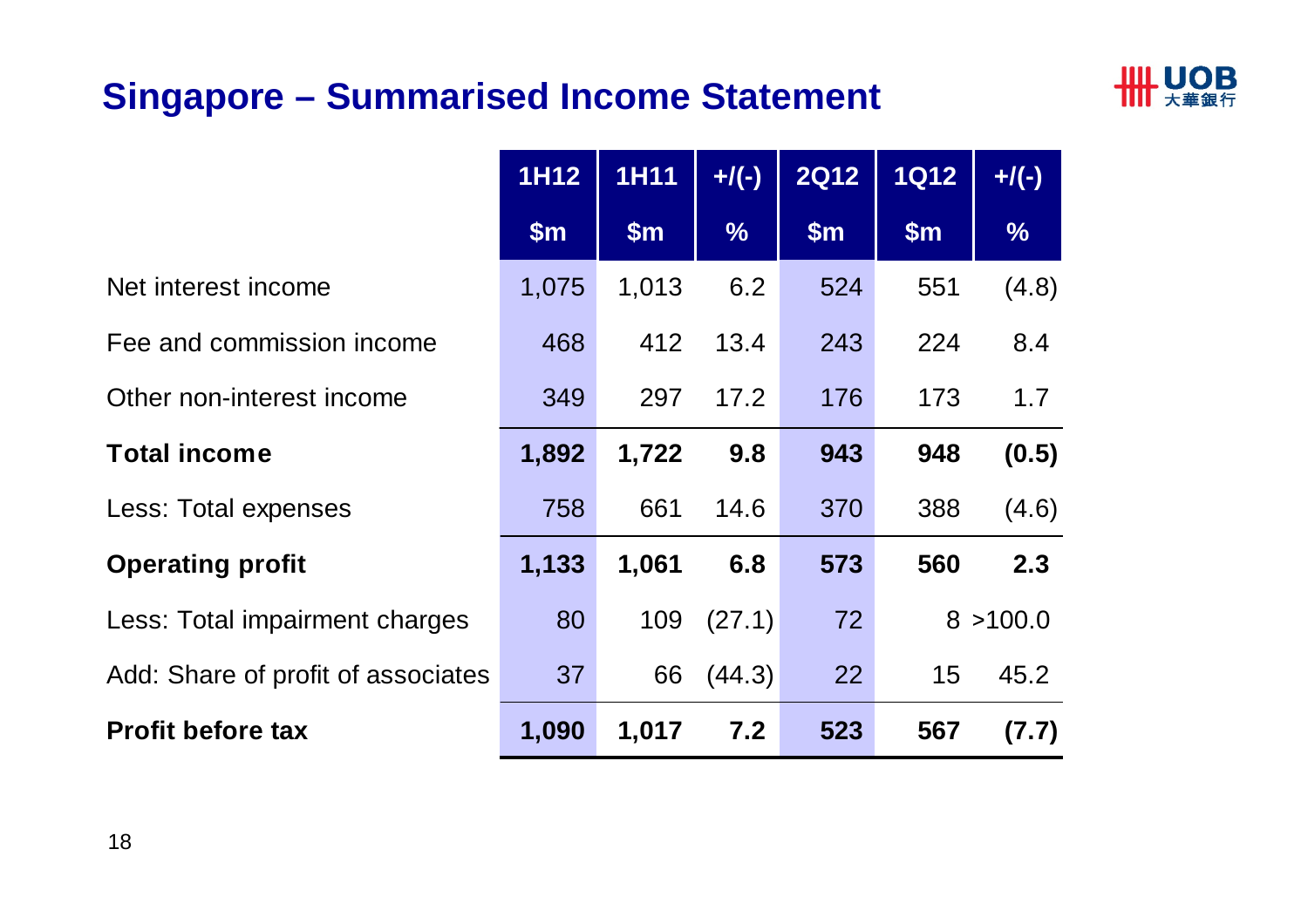# **Singapore – Key Financial Indicators**



|                            | <b>1H12</b>   | <b>1H11</b>   | $+$ /(-) | <b>2Q12</b>   | <b>1Q12</b>   | $+$ /(-)  |
|----------------------------|---------------|---------------|----------|---------------|---------------|-----------|
|                            | $\frac{0}{6}$ | $\frac{9}{6}$ | % pt     | $\frac{0}{6}$ | $\frac{0}{6}$ | % pt      |
| Net interest margin        | 1.59          | 1.51          | 0.08     | 1.55          | 1.63          | (0.08)    |
| Non-NII / Total income     | 43.2          | 41.2          | 2.0      | 44.4          | 41.9          | 2.5       |
| Expense / Total income     | 40.1          | 38.4          | 1.7      | 39.2          | 40.9          | (1.7)     |
| Customer loans (net) - \$b | 94.6          | 83.7          | 13.0%    | 94.6          | 93.4          | 1.2%      |
| Customer deposits - \$b    | 112.9         | 105.2         | 7.3%     | 112.9         | 115.3         | $(2.1\%)$ |
| Loans / Deposits           | 83.8          | 79.6          | 4.2      | 83.8          | 81.0          | 2.8       |
| <b>NPL</b> ratio           | 0.8           | 1.0           | (0.2)    | 0.8           | 0.8           |           |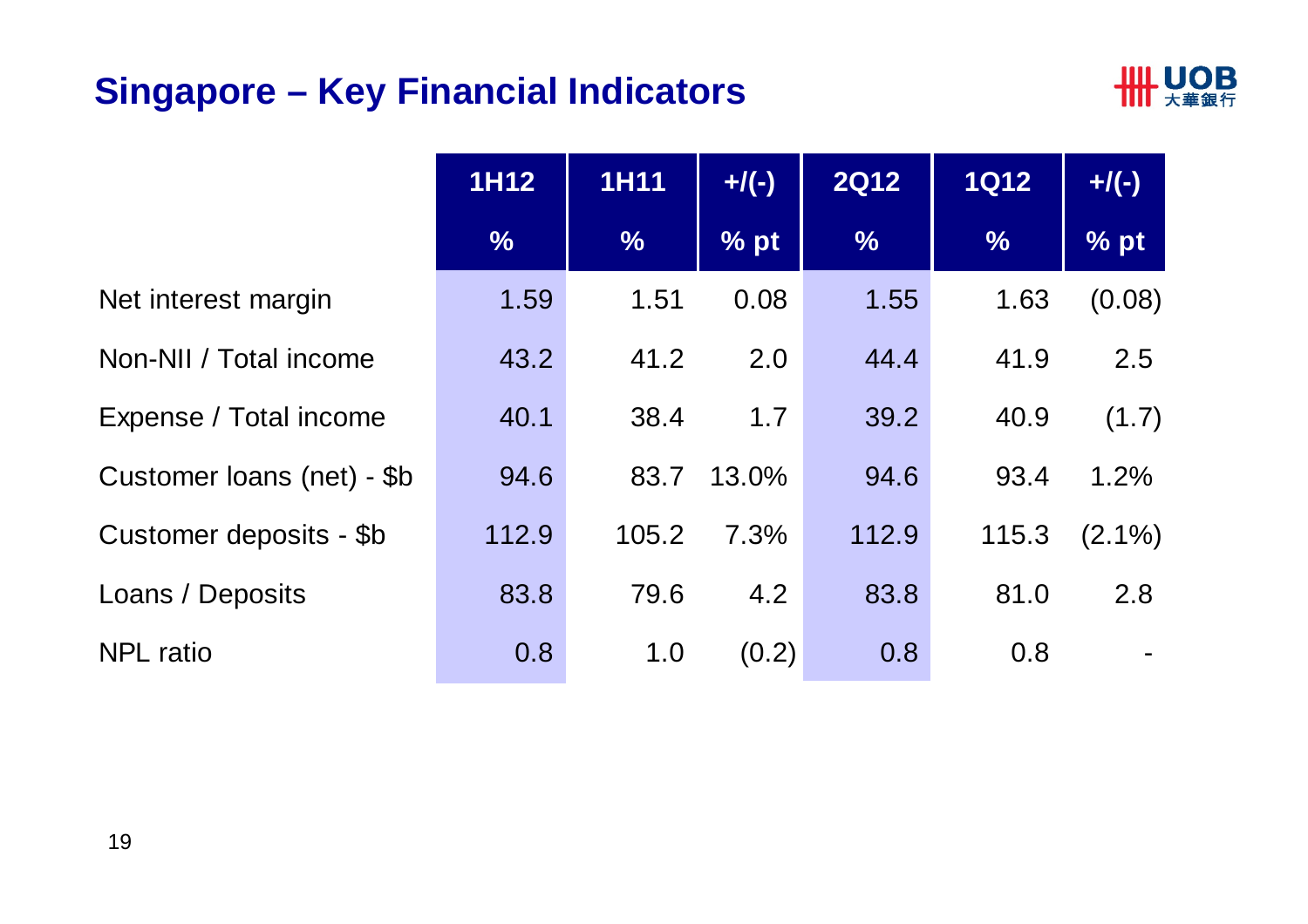### **Malaysia – Summarised Income Statement**



|                                    | <b>1H12</b> | <b>1H11</b> | $+/(-)$       | <b>2Q12</b> | <b>1Q12</b> | $+$ /(-)      |
|------------------------------------|-------------|-------------|---------------|-------------|-------------|---------------|
|                                    | <b>RM'm</b> | <b>RM'm</b> | $\frac{0}{6}$ | RM'm        | RM'm        | $\frac{0}{0}$ |
| Net interest income                | 735         | 643         | 14.3          | 377         | 358         | 5.3           |
| Fee and commission income          | 242         | 199         | 21.6          | 132         | 110         | 20.0          |
| Other non-interest income          | 118         | 96          | 22.9          | 59          | 59          |               |
| <b>Total income</b>                | 1,095       | 938         | 16.7          | 568         | 527         | 7.8           |
| Less: Total expenses               | 352         | 339         | 3.8           | 183         | 169         | 8.3           |
| <b>Operating profit</b>            | 743         | 599         | 24.0          | 385         | 358         | 7.5           |
| Less: Total impairment charges     | 112         | 96          | 16.7          | 27          | 85          | (68.2)        |
| Add: Share of profit of associates | 32          | 27          | 18.5          | 24          |             | 8 > 100.0     |
| <b>Profit before tax</b>           | 663         | 530         | 25.1          | 382         | 281         | 35.9          |
| Profit before tax (\$m)            | 270         | 219         | 23.1          | 154         | 116         | 32.5          |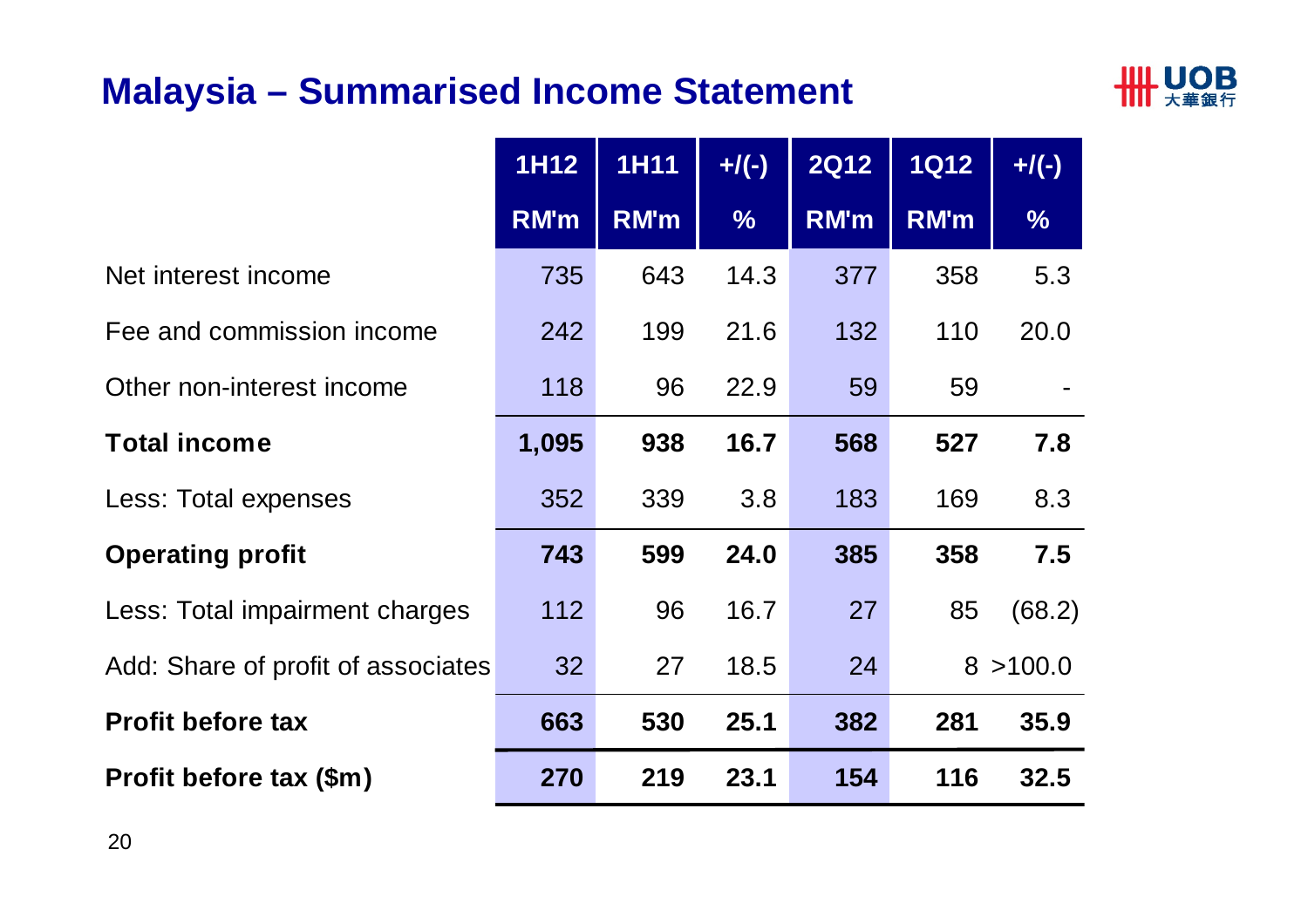#### **Malaysia – Key Financial Indicators**



|                             | <b>1H12</b>   | <b>1H11</b>   | $+/(-)$ | <b>2Q12</b>   | <b>1Q12</b>   | $+$ /(-) |
|-----------------------------|---------------|---------------|---------|---------------|---------------|----------|
|                             | $\frac{9}{6}$ | $\frac{0}{6}$ | % pt    | $\frac{9}{6}$ | $\frac{0}{6}$ | % pt     |
| Net interest margin         | 2.22          | 2.68          | (0.46)  | 2.22          | 2.23          | (0.01)   |
| Non-NII / Total income      | 32.9          | 31.4          | 1.5     | 33.6          | 32.1          | 1.5      |
| Expense / Total income      | 32.1          | 36.1          | (4.0)   | 32.2          | 32.1          | 0.1      |
| Customer Ioans (net) - RM'b | 54.7          | 41.7          | 31.1%   | 54.7          | 52.0          | 5.0%     |
| Customer deposits - RM'b    | 60.8          | 44.1          | 37.7%   | 60.8          | 56.2          | 8.2%     |
| Loans / Deposits            | 89.9          | 94.4          | (4.5)   | 89.9          | 92.6          | (2.7)    |
| <b>NPL</b> ratio            | 1.7           | 1.9           | (0.2)   | 1.7           | 1.7           |          |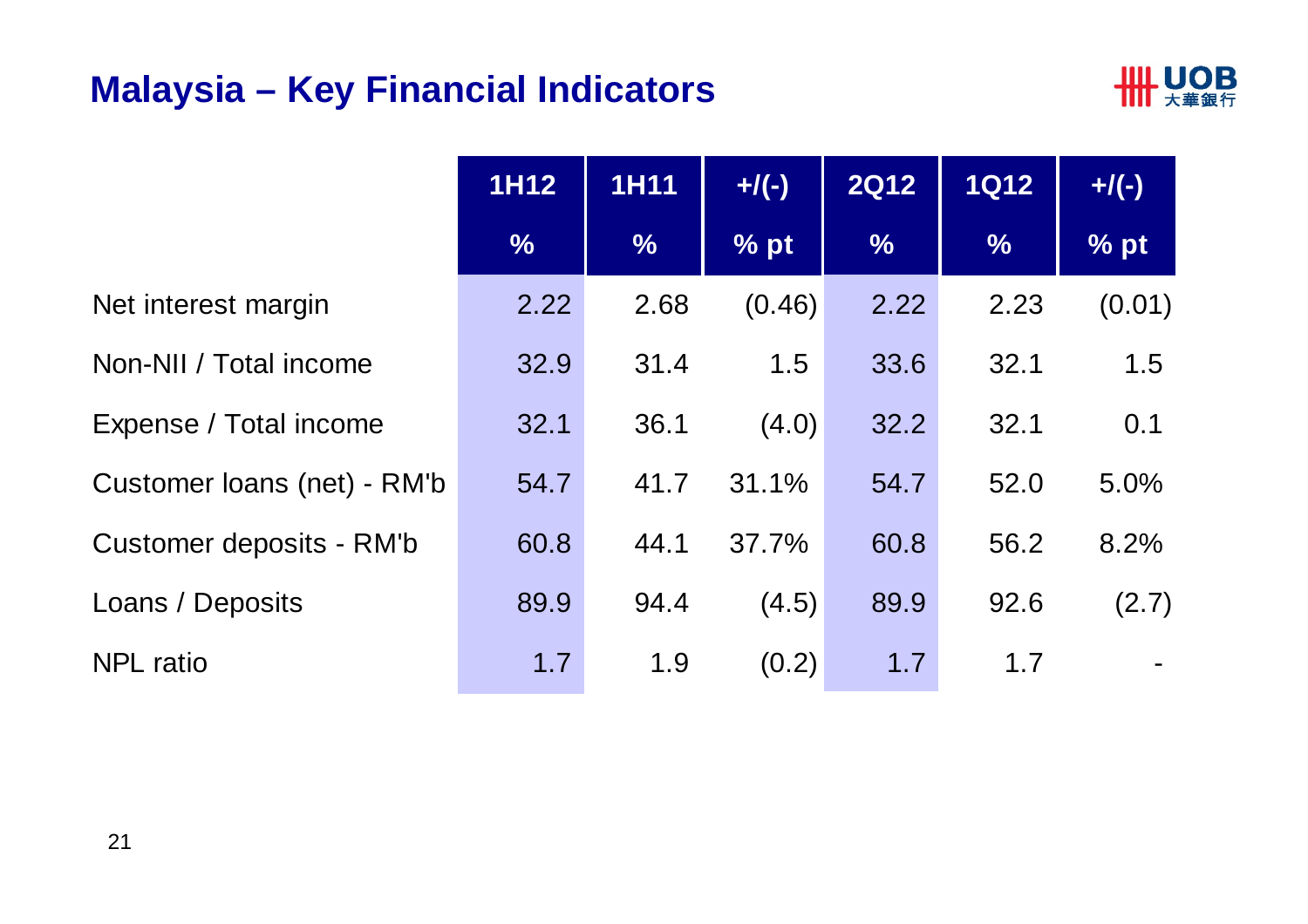### **Thailand – Summarised Income Statement**



|                                    | <b>1H12</b><br><b>1H11</b> |              | <b>2Q12</b><br>$+/(-)$ |              | <b>1Q12</b>  | $+$ /(-)      |
|------------------------------------|----------------------------|--------------|------------------------|--------------|--------------|---------------|
|                                    | THB'm                      | <b>THB'm</b> | $\frac{0}{6}$          | <b>THB'm</b> | <b>THB'm</b> | $\frac{0}{6}$ |
| Net interest income                | 4,724                      | 3,868        | 22.1                   | 2,442        | 2,282        | 7.0           |
| Fee and commission income          | 1,412                      | 1,083        | 30.4                   | 674          | 738          | (8.7)         |
| Other non-interest income          | 218                        |              | (19) > 100.0           | 80           | 138          | (42.0)        |
| <b>Total income</b>                | 6,354                      | 4,932        | 28.8                   | 3,196        | 3,158        | 1.2           |
| Less: Total expenses               | 4,080                      | 3,539        | 15.3                   | 2,081        | 1,999        | 4.1           |
| <b>Operating profit</b>            | 2,274                      | 1,393        | 63.2                   | 1,115        | 1,159        | (3.8)         |
| Less: Total impairment charges     | 983                        | 507          | 93.9                   | 479          | 504          | (5.0)         |
| Add: Share of profit of associates |                            | (1)          | <b>NM</b>              |              |              |               |
| <b>Profit before tax</b>           | 1,291                      | 885          | 45.9                   | 636          | 655          | (2.9)         |
| Profit before tax (\$m)            | 52                         | 37           | 43.2                   | 26           | 27           | (4.6)         |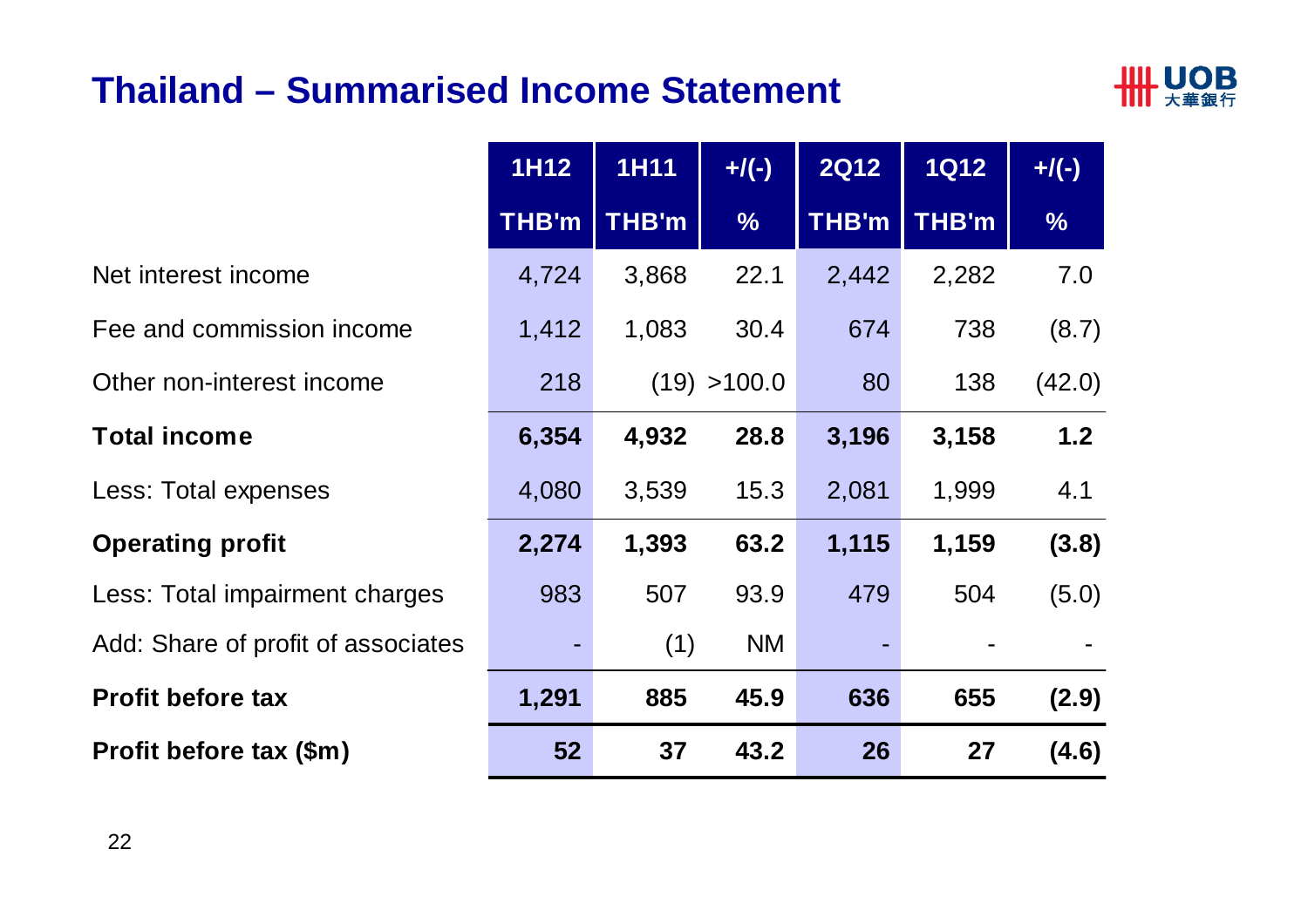#### **Thailand – Key Financial Indicators**



|                                                  | <b>1H12</b>   | <b>1H11</b>   | $+$ /(-) | <b>2Q12</b>   | <b>1Q12</b>   | $+/(-)$ |
|--------------------------------------------------|---------------|---------------|----------|---------------|---------------|---------|
|                                                  | $\frac{0}{6}$ | $\frac{9}{6}$ | % pt     | $\frac{9}{6}$ | $\frac{9}{6}$ | % pt    |
| Net interest margin                              | 3.59          | 3.27          | 0.32     | 3.57          | 3.60          | (0.03)  |
| Non-NII / Total income                           | 25.7          | 21.6          | 4.1      | 23.6          | 27.7          | (4.1)   |
| Expense / Total income                           | 64.2          | 71.8          | (7.6)    | 65.1          | 63.3          | 1.8     |
| Customer Ioans (net) - THB'b                     | 189.6         | 169.7         | 11.7%    | 189.6         | 181.0         | 4.8%    |
| Customer deposits - THB'b                        | 169.8         | 141.5         | 20.0%    | 169.8         | 154.3         | 10.0%   |
| Loans / Deposits                                 | 111.7         | 120.0         | (8.3)    | 111.7         | 117.3         | (5.6)   |
| Loans / Deposits (Include<br>Bills of Exchange*) | 96.0          | 97.1          | (1.1)    | 96.0          | 96.6          | (0.6)   |
| <b>NPL</b> ratio                                 | 4.0           | 4.2           | (0.2)    | 4.0           | 4.1           | (0.1)   |

\* UOB(Thai) offers bills of exchange to customers as an alternative deposit product, common in Thailand's market. This product serves as an alternative funding source and is reflected separately from deposits.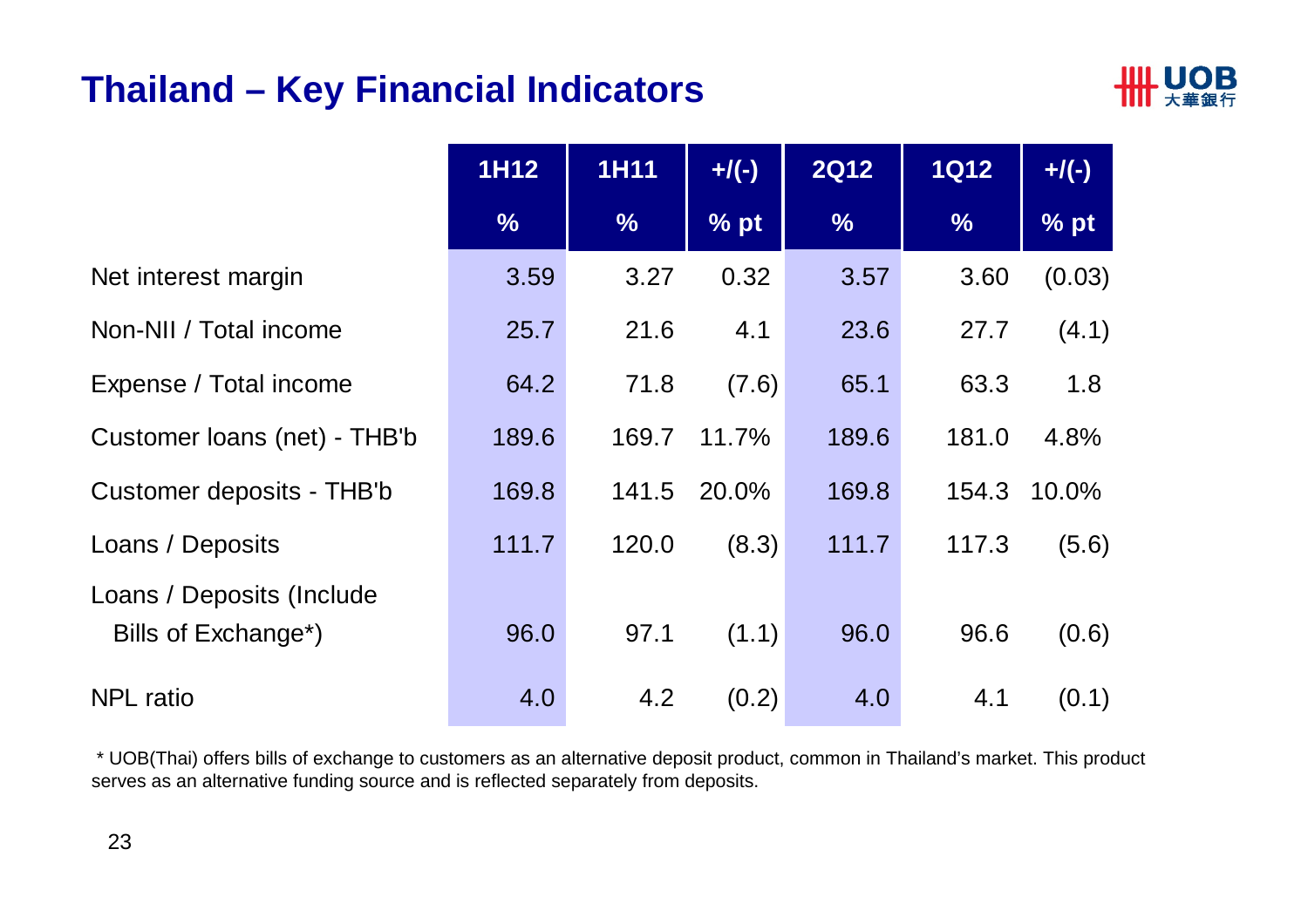#### **Indonesia – Summarised Income Statement**



|                                | <b>1H12</b>  | <b>1H11</b>  | $+$ /(-)      | <b>2Q12</b>  | <b>1Q12</b>  | $+$ /(-)      |
|--------------------------------|--------------|--------------|---------------|--------------|--------------|---------------|
|                                | <b>IDR'b</b> | <b>IDR'b</b> | $\frac{0}{6}$ | <b>IDR'b</b> | <b>IDR'b</b> | $\frac{0}{0}$ |
| Net interest income            | 1,282        | 1,039        | 23.4          | 659          | 623          | 5.8           |
| Fee and commission income      | 312          | 314          | (0.6)         | 177          | 135          | 31.1          |
| Other non-interest income      | 167          | 134          | 24.6          | 70           | 97           | (27.8)        |
| <b>Total income</b>            | 1,761        | 1,487        | 18.4          | 906          | 855          | 6.0           |
| Less: Total expenses           | 984          | 825          | 19.3          | 516          | 468          | 10.3          |
| <b>Operating profit</b>        | 777          | 662          | 17.4          | 390          | 387          | 0.8           |
| Less: Total impairment charges | 46           | 141          | (67.4)        | (2)          | 48           | ( > 100.0)    |
| <b>Profit before tax</b>       | 731          | 521          | 40.3          | 392          | 339          | 15.6          |
| Profit before tax (\$m)        | 99           | 75           | 32.7          | 53           | 47           | 12.8          |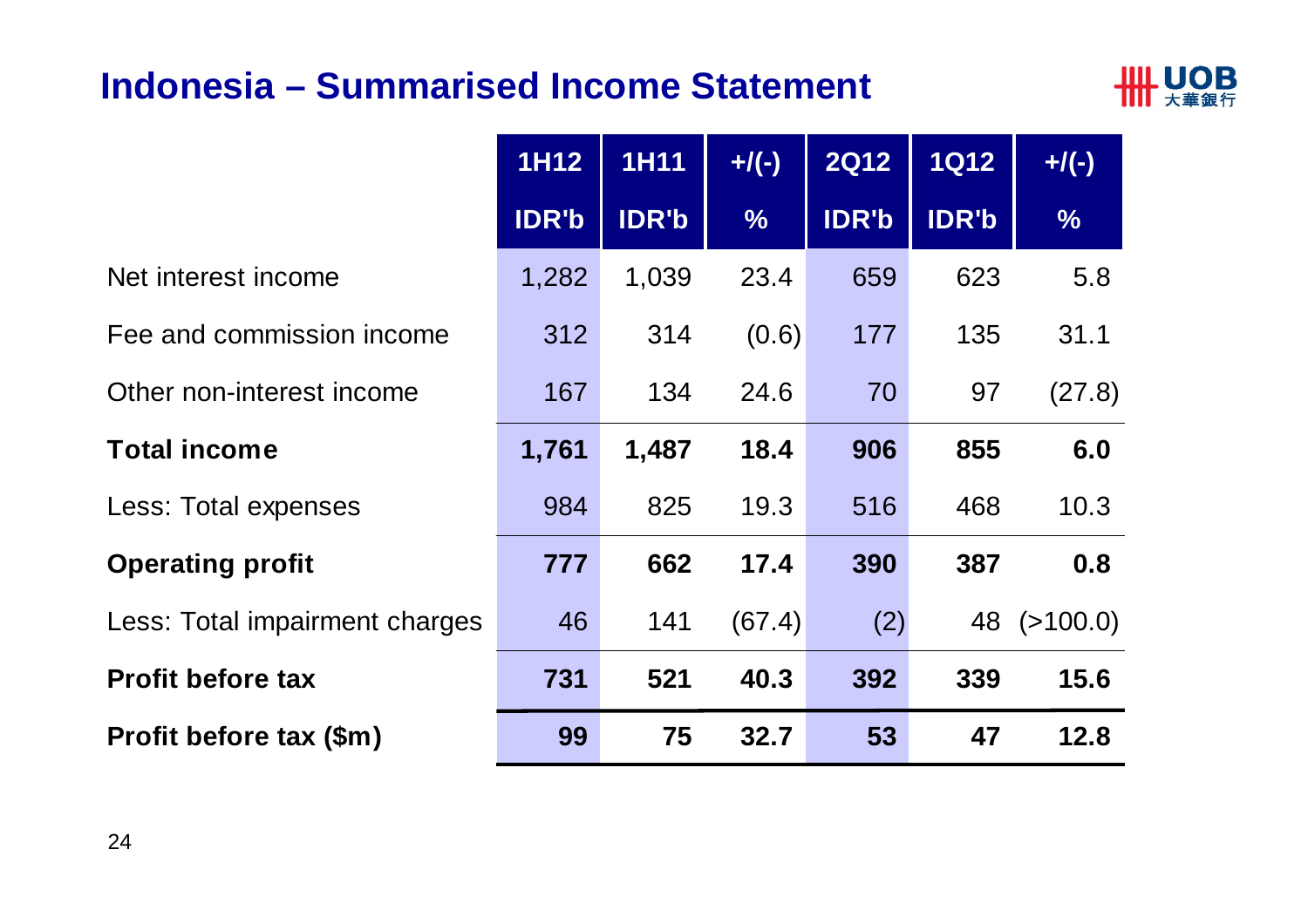#### **Indonesia – Key Financial Indicators**



|                              | <b>1H12</b>   | <b>1H11</b>   | $+/(-)$ | <b>2Q12</b>   | <b>1Q12</b>   | $+$ /(-)   |
|------------------------------|---------------|---------------|---------|---------------|---------------|------------|
|                              | $\frac{9}{6}$ | $\frac{0}{6}$ | % pt    | $\frac{9}{6}$ | $\frac{9}{6}$ | % pt       |
| Net interest margin          | 5.45          | 5.71          | (0.26)  | 5.55          | 5.35          | 0.20       |
| Non-NII / Total income       | 27.2          | 30.1          | (2.9)   | 27.3          | 27.1          | 0.2        |
| Expense / Total income       | 55.9          | 55.5          | 0.4     | 57.0          | 54.7          | 2.3        |
| Customer Ioans (net) - IDR't | 42.4          | 34.0          | 24.7%   | 42.4          | 40.0          | 6.1%       |
| Customer deposits - IDR't    | 46.3          | 33.3          | 38.9%   | 46.3          |               | 41.2 12.4% |
| Loans / Deposits             | 91.6          | 102.1         | (10.5)  | 91.6          | 97.0          | (5.4)      |
| <b>NPL</b> ratio             | 1.5           | 2.0           | (0.5)   | 1.5           | 1.5           |            |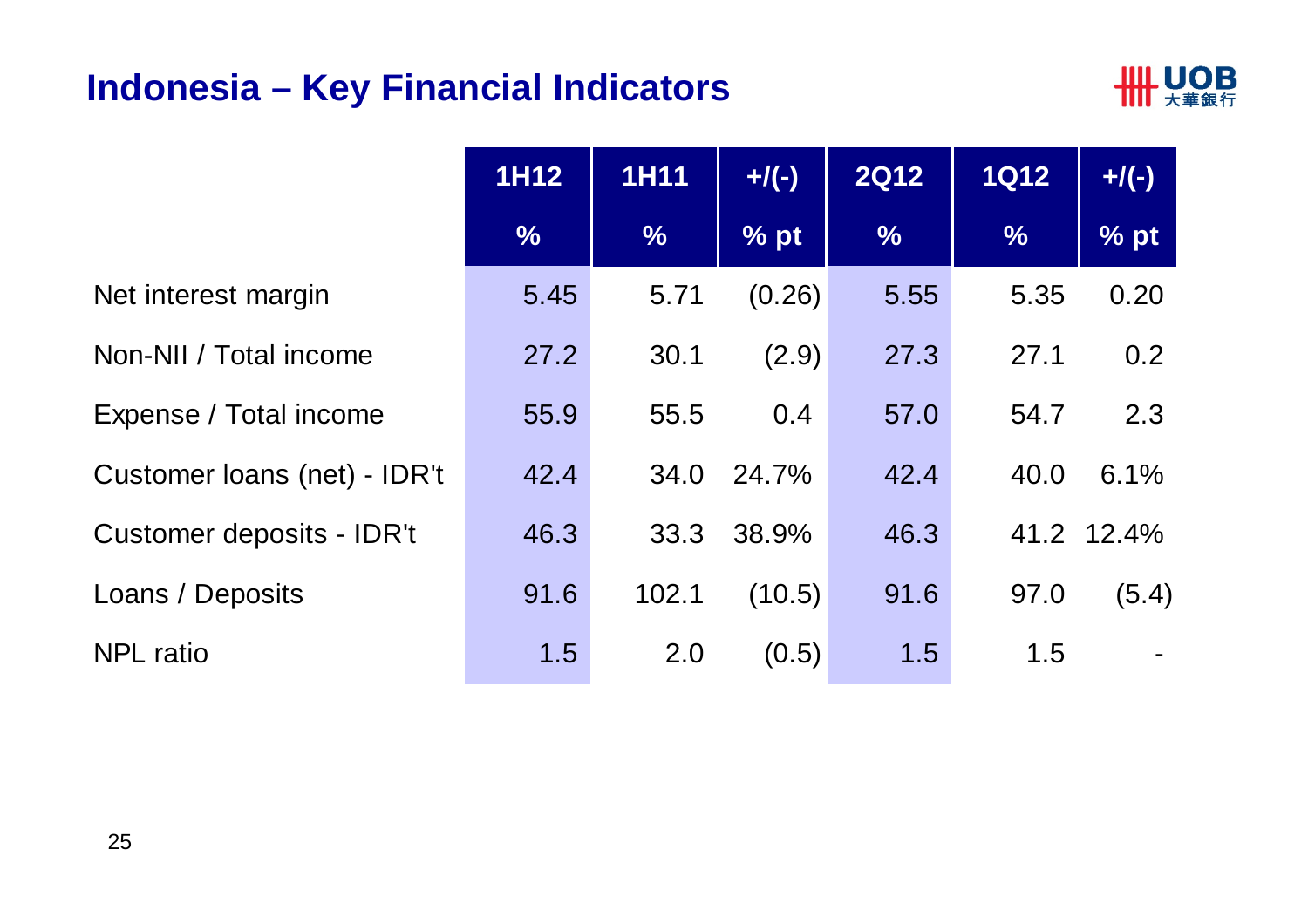#### **Greater China – Summarised Income Statement**



|                                    | 1H12          | <b>1H11</b>   | $+$ /(-)      | <b>2Q12</b>    | <b>1Q12</b> | $+$ /(-)       |
|------------------------------------|---------------|---------------|---------------|----------------|-------------|----------------|
|                                    | $\mathsf{Sm}$ | $\mathsf{Sm}$ | $\frac{9}{6}$ | \$m\$          | \$m\$       | $\frac{9}{6}$  |
| Net interest income                | 122           | 67            | 83.0          | 61             | 61          | 1.2            |
| Fee and commission income          | 32            | 31            | 3.1           | 15             | 16          | (6.5)          |
| Other non-interest income          | 50            | 53            | (5.9)         | 16             | 34          | (54.0)         |
| <b>Total income</b>                | 203           | 150           | 35.4          | 92             | 111         | (16.9)         |
| Less: Total expenses               | 86            | 76            | 13.5          | 43             | 44          | (2.9)          |
| <b>Operating profit</b>            | 117           | 74            | 58.0          | 50             | 67          | (26.1)         |
| Less: Total impairment charges     | $\mathbf{3}$  | (7)           | >100.0        | $\mathfrak{B}$ | (0)         | >100.0         |
| Add: Share of profit of associates | (0)           | (4)           | 93.9          | (0)            |             | $(0)$ (>100.0) |
| <b>Profit before tax</b>           | 113           | 77            | 47.4          | 46             | 67          | (31.5)         |